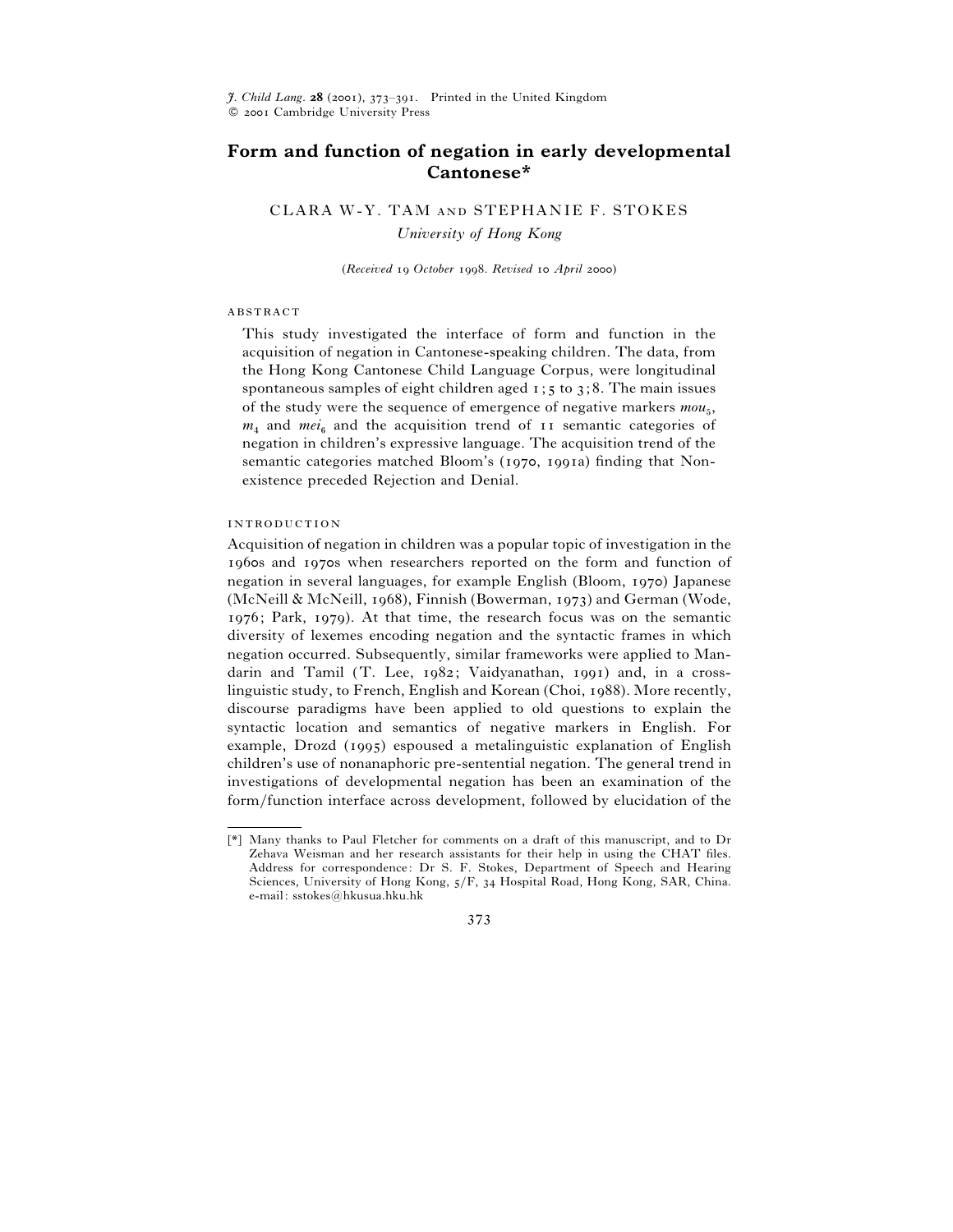syntactic contexts of negation in children's language. Here we briefly review the findings on the interface of form and function, before exploring this interface in Cantonese, a dialect of Chinese.

A general conclusion from studies of developmental sentence negation is that the semantic categories of negation are learnt in the sequence of nonexistence  $\geq$  rejection  $\geq$  denial, as described by Bloom (1970, 1991a) for children aged between  $i$ ; 6 and  $i$ ; I. Despite the employment of a range of semantic categories, this general trend can be distilled from most studies, for a range of languages. For example, in a case study of the development of Japanese, McNeill  $\&$  McNeill (1968) found three semantic categories of negation, i.e. nonexistence, lack of internal desire and nonentailing denial (coded by the authors as Existence-Truth, Internal-External, and En $tailment-Non-entailment$ , which Bloom  $(1970, 1991a)$  interpreted as basically equivalent to nonexistence, rejection, and denial. The same general result is believed to hold for Tamil, once the confound of including negation at the single word stage of development is removed (Bloom, 1991b). When the confound is included, the order of development of Tamil negation is rejection  $>$  non-existence  $>$  prohibition  $>$  denial, for children aged  $\circ$ ;  $\circ$  to  $2$ ;  $9$  (Vaidyanathan, 1991). As the age range under investigation increases, so too does the range of semantic categories and the likelihood of individual variability. In a cross-linguistic study of French, English and Korean, the order of emergence of negation was reported as Phase  $i$ : (nonexistence), prohibition, rejection, (failure)  $>$  Phase 2: denial, (inability, epistemic ne $gation$ ) > Phase 3: normative negation, inferential negation, where brackets indicate that some children used these categories at the given stage, while other children used them in the next stage (Choi,  $1988$ ).

T. Lee  $(1982)$  studied the development of negation in a Mandarinspeaking child aged  $x; 5$  to  $x; 11$ . His nine semantic categories were nonexistence of object, nonrecurrence of object, negative volition, negative imperative, denial of object identity, nonoccurrence of event, nonrecurrence of event, nonexistence of state or quality of object and inability. Lee found a trend for Mandarin that was slightly different from that suggested for other languages, *viz* a trend of rejection  $>$  nonexistence  $>$  denial. Given the generally universal trend of nonexistence  $>$  rejection  $>$  denial, and the slightly different findings for Mandarin, we investigated which direction the development of Cantonese would follow. In line with previous work, it would be instructive to know how the form}function interface changes over time for Cantonese.

### *Cantonese*

There are four markers of negation in Cantonese; they are  $m \omega_{5}$ ,  $m_{4}$ ,  $mai_{2}/mai_{5}/mai_{6}$  and  $mei_{6}$ . (The numbers are used to mark Cantonese tones as follows:  $i =$ high level,  $2 =$ high rising,  $3 =$ mid level,  $4 =$ low falling,  $5 =$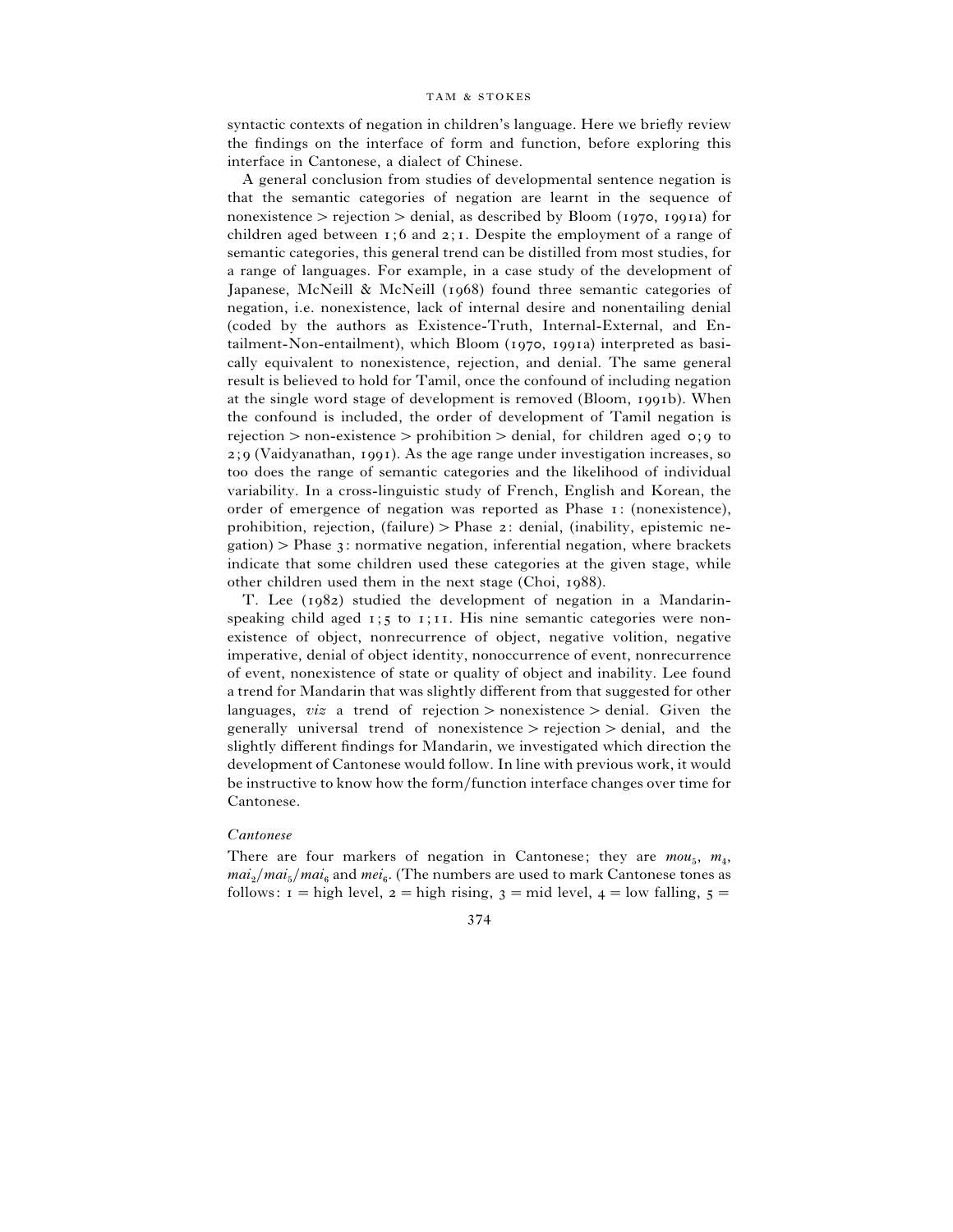low rising,  $6 =$  low level.) These four markers have their own features. For example,  $mou_5$  is the antonym of  $jau_5$  (have), meaning *have not*. The form  $m_4$  means *not* and is used as a prefix for words from certain categories (verbs, adjectives and some adverbs), according to  $Yip$  (1988) to form various negative words, e.g. *m*%*hou*# (not good), *<sup>m</sup>*% *leng*\$ (not beautiful). The form *mai* can be pronounced as tone 2, 5 or 6, all of which carry a negative meaning in Cantonese. When it is pronounced as tone  $2$  and  $5$ , it also carries an imperative meaning, *don't*, while in tone 6, it serves as a marker in a question, e.g. A-not-A questions and yes/no question. Lastly, the form  $mei_6$  means *not yet* or *not complete*. Most of these negative markers are of low tone, that is, tone 4, 5 or 6, with the exception of  $mai<sub>2</sub>$  (Matthews & Yip, 1994).

The main issues of this study are the developmental order of negative markers  $mou_5$ ,  $m_4$ ,  $mai_2/mai_5/mai_6$  and  $mei_6$  and the semantic acquisition trend of negation. Furthermore, the intersection of those negative markers and semantic categories will be explored, because when each negative marker combines with different morphemes or within a specific context, the semantics of negation vary. Therefore, each negative marker can carry more than one meaning.

#### METHOD

### *Data*

Data came from The Hong Kong Cantonese Child Language Corpus (Lee, Wong, Leung, Man, Cheung, Szeto & Wong, 1994). The database contains longitudinal data on the spontaneous language of eight children (four males and four females). The children were visited at their homes, approximately twice per month, for about one year, generating 171 data files. The data consisted of adult–child conversation during daily activities. The average sampling time was one hour. The youngest child was  $1$ ; 5 and the oldest  $2$ ; 8 when recording began, resulting in samples from  $1; 5$  to  $3; 8$  years. Table  $1$ shows the background information of the eight children.

### *Stages for analysis*

The transcriptions were typed into CHAT computer files in the format of the Child Language Exchange System (CHILDES) project. The MLU of the first 100 utterances of all computer files was calculated by the CLAN programmes. The MLU of all files in the corpus was between  $1.125$  and ±. Bloom's () analysis of developmental negation was based on data from three children, with MLUs between  $1.19$  and  $2.83$ . To allow comparison with Bloom's findings, we selected files that had comparable MLUs, from  $1.360$  to  $2.960$ . By plotting the distribution of MLU, four stages of development were identified. The first stage was  $1:360 - 1:560$ , followed by a gap of 0.2 MLU, giving Stage II an MLU of 1.760-1.960. Stage III covered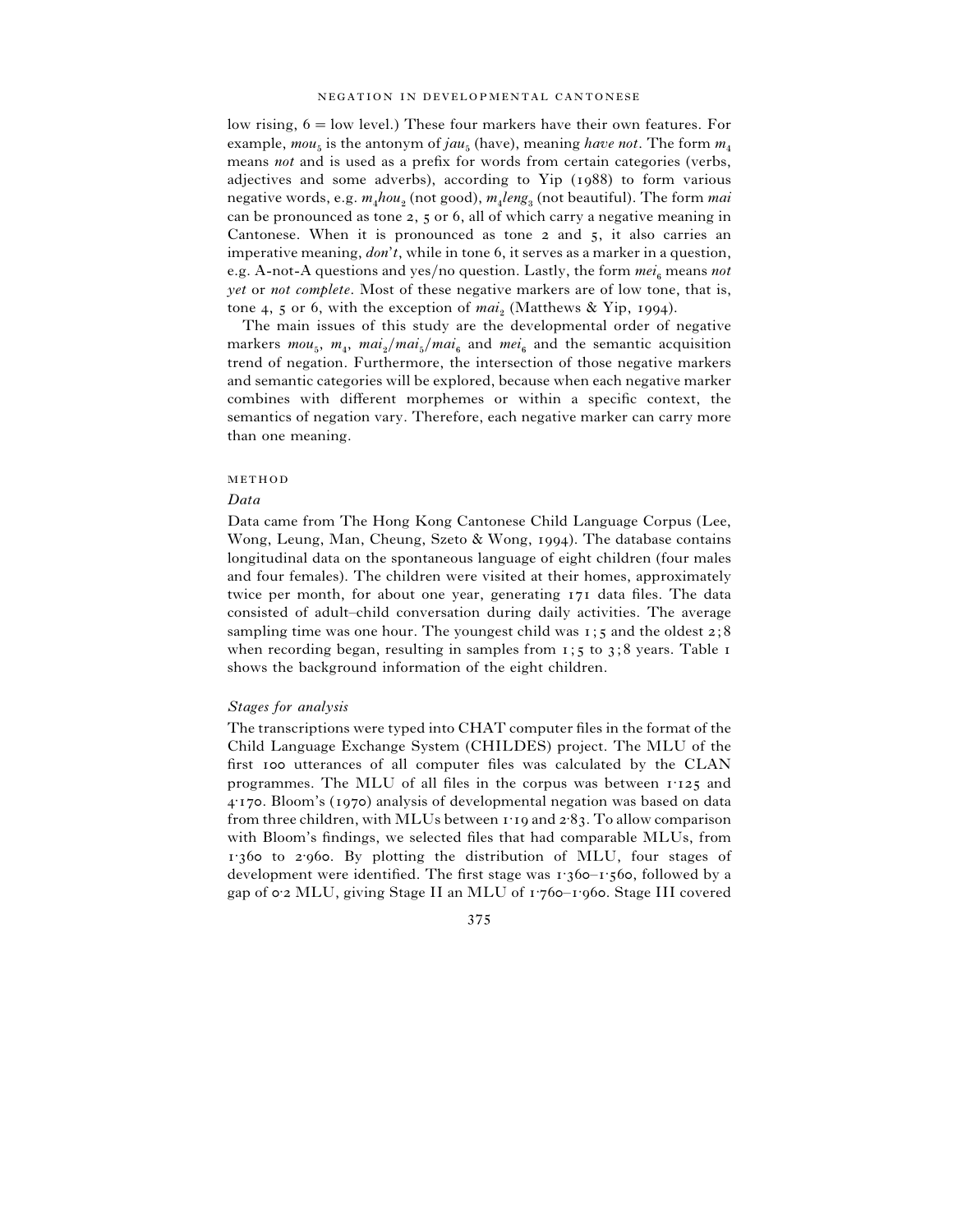| Name       | <b>Sex</b> | Age at which<br>recording began<br>and ended | Language(s) used at home                                                        | Sibling                            |
|------------|------------|----------------------------------------------|---------------------------------------------------------------------------------|------------------------------------|
| WBH        | F          | $2; 3.23 - 3; 4.8$                           | Cantonese                                                                       | I younger brother                  |
| C G K      | F          | $I$ ; $I$ $I$ . $I=2$ ; $0.0$                | Cantonese                                                                       |                                    |
| MHZ        | М          | $1:7.0-2:8.6$                                | Cantonese                                                                       |                                    |
| <b>CKT</b> | М          | $I$ ; 5.22-2; 7.22                           | Cantonese, parents occasionally<br>introduce English terms to the<br>child      |                                    |
| LTF        | F          | $2; 2.10 - 3; 2.18$                          | Cantonese except when speaking<br>to the Filipino helper                        | r elder sister                     |
| <b>HHC</b> | М          | $2:4.8-3:4.14$                               | Cantonese, Filipino helper speaks<br>some Cantonese & English to the<br>child   | relder brother &<br>I elder sister |
| LLY        | F          | $2; 8.10 - 3; 8.9$                           | Cantonese, family employs a Thai<br>helper who speaks Cantonese to<br>the child | r elder sister                     |
| CCC        | М          | $1$ ; $10.8 - 2$ ; $10.27$                   |                                                                                 |                                    |

. *Background information of the children*

. *MLU and number of files of the four stages*

| Stage | MLU           | Number of files | Age (months)<br>mean (and s.p.) |  |
|-------|---------------|-----------------|---------------------------------|--|
|       | $1.36 - 1.56$ | 2I              | 24<br>(2.9)                     |  |
| Н     | $1.76 - 1.06$ | 17              | 28<br>(3.3)                     |  |
| Ш     | $2'2I - 2'4I$ | 18              | 3 <sup>T</sup>                  |  |
| IV    | $2.76 - 2.96$ | 14              | (5.1)<br>35<br>(4.1)            |  |

the range  $2.21$  to  $2.41$  (a step up of  $0.25$  MLU), and Stage IV covered the range  $2.76-2.96$  (a step up of  $0.35$  MLU). Table 2 shows the stages and MLUs for the selected 70 files and the mean ages of the children per stage.

## *Rules for negative utterance selection*

The following rules were used to select negative utterances from the corpus.

Utterances including negative markers AND carrying a negative semantic role were included in the analysis. (According to Lahey (1988), negation is coded only if the child's utterance involved an overt negative marker.)

Include only complete utterances, including single words  $m \omega_{5}$ ,  $mai_{2}/mai_{5}/mai_{6}$  as elliptical expressions are very common in Cantonese but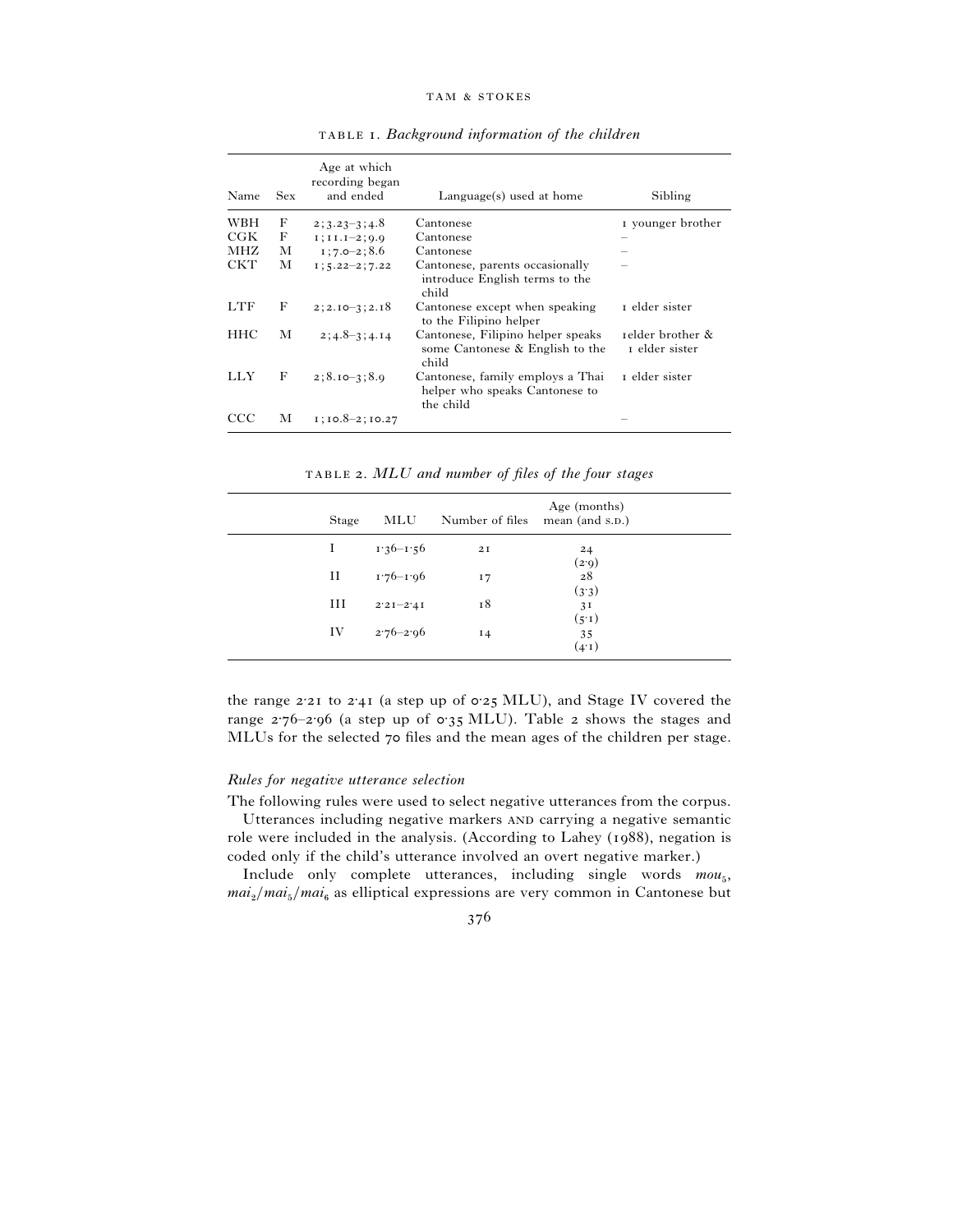accept the single nasal  $m_4$  only where it occurs as a prefix, for example  $m_4 h \omega_2$ (not good), as  $m_4$  cannot stand alone.

Exclude utterances involving a negative marker that does not carry a negative semantic role. In Cantonese, it is common to find negative markers in question forms, such as A-not-A question, for example

1. nei<sub>5</sub> sik<sub>6</sub> m<sub>4</sub> sik<sub>6</sub> beng<sub>2</sub> aa<sub>3</sub>? You eat not eat biscuit sentence final particle do you want to eat a biscuit?

and yes–no questions

2. yauh<sub>5</sub> mou<sub>5</sub> jam<sub>2</sub><br>have not drink do you have a drink?

However, these questions do not carry a negative meaning.

Exclude non-verbal expressions (e.g. head-shaking by the child).

Exclude mazes, false starts, repetitions, or reformulations in an utterance (Miller  $& Chapman, 1993$ ).

Exclude utterances with unintelligible words.

Exclude children's repeated utterances because repeated utterances would carry the same semantic meaning as the previous utterance.

Example: The mother asks the child to drink milk

3. Child:  $m_4$  jam<sub>2</sub><br>not drink  $m_4$  ja $m_2$ <br>not drink

Repeated utterances that were probed by the listener.

Example: The child wanted to search for his comb

| 4. Child: $m_4$ gin, zo,                                                                  |
|-------------------------------------------------------------------------------------------|
| not see aspect marker                                                                     |
| lost it                                                                                   |
| Investigator: $lei_5$ soeng <sub>2</sub> wan <sub>2</sub> me <sub>1</sub> aa <sub>3</sub> |
| You want search for what sentence final particle                                          |
| What do you want to search for?                                                           |
| Child: $m_1$ gin, zo,                                                                     |
| not see aspect marker                                                                     |
| lost it                                                                                   |
|                                                                                           |

*Semantic analysis*

In this study, the analysis of semantic categories of negation was initially based on T. Lee's  $(1982)$  classification for Mandarin because this classification of semantics was sufficiently detailed to capture the range of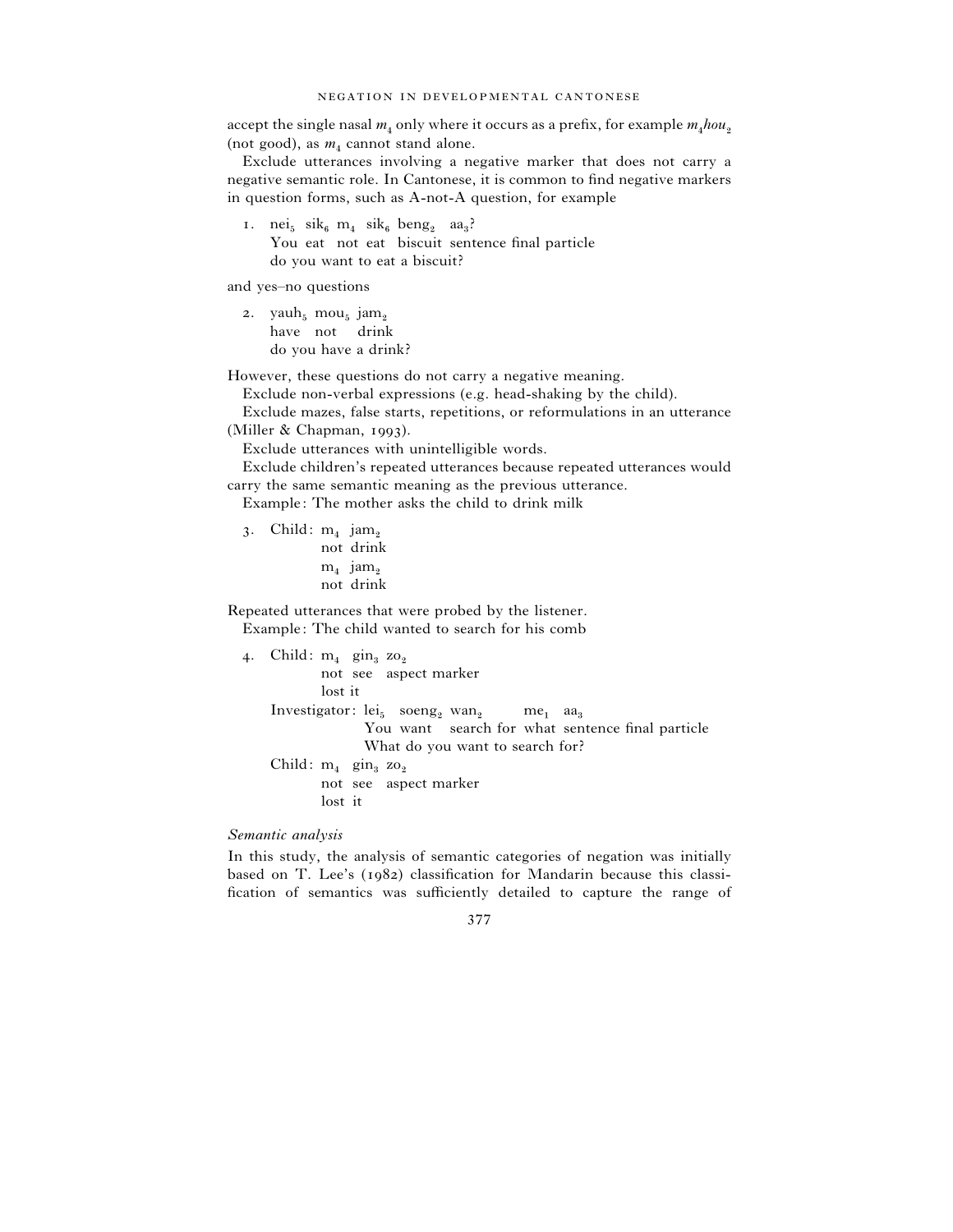| Semantic categories                                 | Definition                                                                                                                                                                                                                                                 | Examples                                                                                                                                                                                                                                       |  |  |  |
|-----------------------------------------------------|------------------------------------------------------------------------------------------------------------------------------------------------------------------------------------------------------------------------------------------------------------|------------------------------------------------------------------------------------------------------------------------------------------------------------------------------------------------------------------------------------------------|--|--|--|
| Nonexistence                                        |                                                                                                                                                                                                                                                            |                                                                                                                                                                                                                                                |  |  |  |
| Nonexistence of object                              | The speaker expects the existence of an object, animate or<br>inanimate, at a certain place; or the speaker believes that<br>the listener has suggested in a previous utterance the<br>existence of the object.                                            | $Inv: jau5 mou5 ap2$<br>have not duck?<br>Is there any duck?<br>Chi: mou <sub>5</sub><br>have not<br>no                                                                                                                                        |  |  |  |
| Nonrecurrence of object                             | The speaker expects the reappearance of an object (whose<br>existence has been perceived by the speaker prior to<br>the negation), or of another object of a similar kind.                                                                                 | The child finishes all the chips in his hand<br>Chi: mou <sub>5</sub><br>have not<br>all gone                                                                                                                                                  |  |  |  |
| Nonoccurrence of event<br>ω<br>$\Delta$<br>$\infty$ | The speaker expects the occurrence of an event at a<br>certain time and place; or the speaker believes that the<br>listener has suggested in a previous utterance the<br>occurrence of an event.                                                           | Chi: $ba_4ba_1$ mou <sub>5</sub> dai <sub>3</sub> ce <sub>1</sub><br>Father have not bring umbrella<br>Father has not brought an umbrella                                                                                                      |  |  |  |
| Nonrecurrence of event                              | The speaker expects a continuation of an event whose<br>occurrence he has perceived.                                                                                                                                                                       | The tape recorder stops<br>Chi: $m_4$ juk <sub>1</sub><br>not move<br>doesn't move                                                                                                                                                             |  |  |  |
| Nonexistence of state<br>or quality of object       | The speaker expects to find an object in a certain state or<br>possessing a certain quality; or the speaker believes that<br>the listener has suggested in a previous utterance that the<br>object may be in a certain state or possess a certain quality. | Chi: $m_4$ tung <sub>3</sub><br>not pain<br>$(I'm)$ not hurt                                                                                                                                                                                   |  |  |  |
| Rejection                                           |                                                                                                                                                                                                                                                            |                                                                                                                                                                                                                                                |  |  |  |
| Negative volition                                   | The speaker assumes that the listener wants to impose an<br>object or an action on him; this assumption stems from<br>the child's own perception of the situation, or from a<br>verbal suggestion in a previous utterance of the listener.                 | The investigator asks the child if she<br>would like to read a book.<br>Inv: soeng <sub>2</sub> m <sub>4</sub> soeng <sub>2</sub> tai <sub>2</sub> sy <sub>1</sub><br>Want not want see book<br>Do you want to read book?<br>Chi: $m_4$ soeng, |  |  |  |
|                                                     |                                                                                                                                                                                                                                                            | not want<br>no $(I)$ don't want to<br>don't read                                                                                                                                                                                               |  |  |  |

. *Definition and example of semantic categories* (*– adapted from T. Lee*, )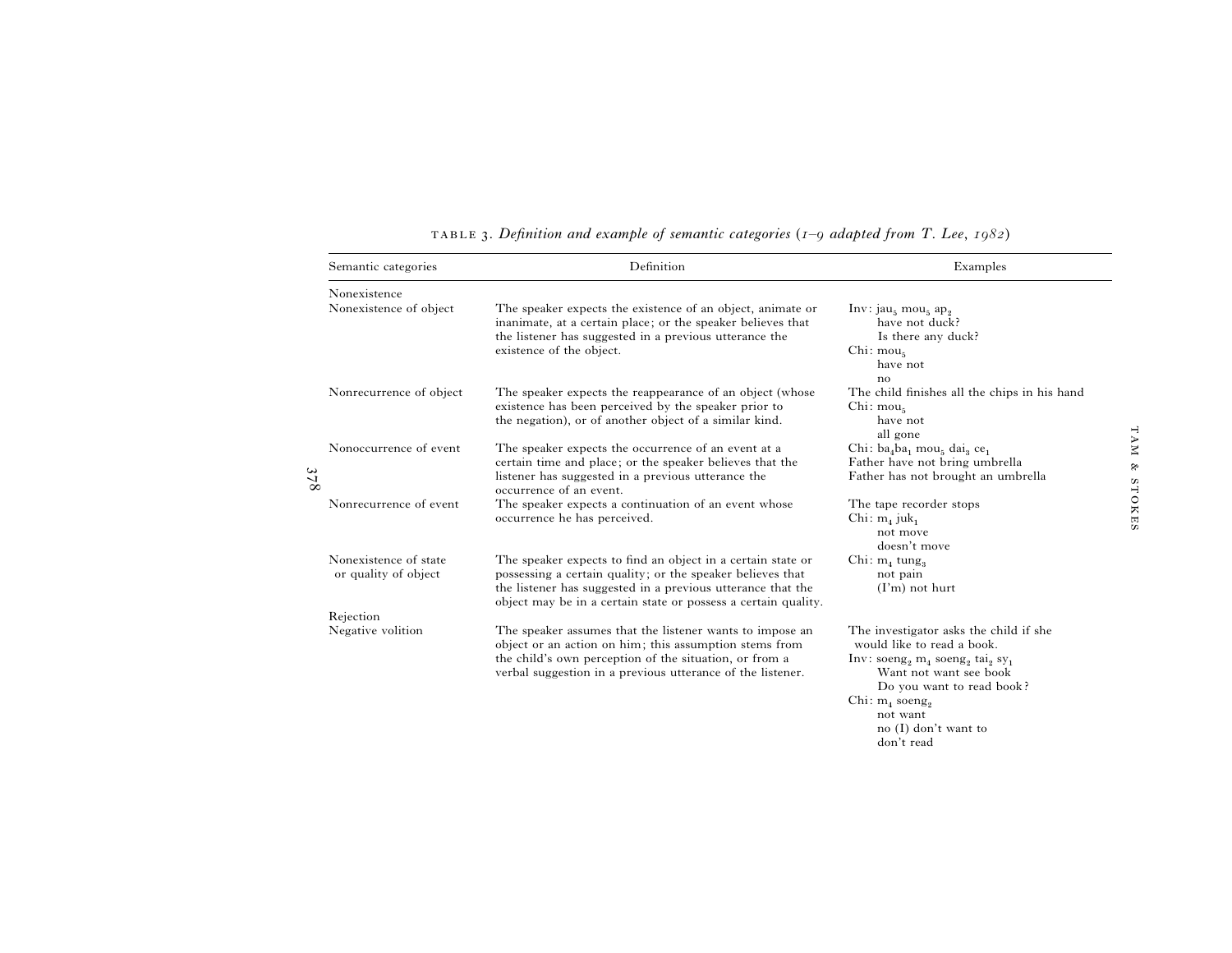|     | Negative imperative             | The speaker believes that the listener is carrying out or<br>about to carry out an action. In this case, the action<br>intended or carried out is not directed toward the speaker. | The mother wants to read the story book<br>Chi: $m_4$ bei <sub>2</sub><br>not allow<br>don't read (the book)                                                                                                                                                                                                                                                                                                               |  |  |
|-----|---------------------------------|------------------------------------------------------------------------------------------------------------------------------------------------------------------------------------|----------------------------------------------------------------------------------------------------------------------------------------------------------------------------------------------------------------------------------------------------------------------------------------------------------------------------------------------------------------------------------------------------------------------------|--|--|
|     | Denial                          |                                                                                                                                                                                    |                                                                                                                                                                                                                                                                                                                                                                                                                            |  |  |
|     | Denial of object identity       | The speaker assumes that the listener has suggested in a<br>previous utterance that the name of an object is X.                                                                    | The investigator holds a taxi<br>Inv: hai <sub>6</sub> m <sub>4</sub> hai <sub>6</sub> ba <sub>1</sub> si <sub>2</sub> ?<br>be not be bus?<br>Is this a bus?<br>Chi: $m_4$ hai <sub>6</sub><br>not be<br>no                                                                                                                                                                                                                |  |  |
|     | Inability                       | The speaker believes that he may be able to perform a<br>certain physical or mental task.                                                                                          | The child cannot reach for the toy that on the<br>shelf.<br>Chi: $\log m_1$ tou <sub>2</sub><br>take not can<br>can't reach it                                                                                                                                                                                                                                                                                             |  |  |
| 379 | Denial of happening<br>of event | The speaker denial denies the happening of an event that<br>has happened.                                                                                                          | The child is drooling<br>Inv: $lau_4$ hau, soei,<br>flow mouth water<br>(you're) drooling<br>Chi: $mou5$<br>have not<br>$\Gamma$ m not                                                                                                                                                                                                                                                                                     |  |  |
|     | Denial of object function       | The speaker believes the function of an object; or the<br>speaker believes that the listener has suggested in a<br>previous utterance the function of the object.                  | The investigator points to a cooking spatula<br>$Inv: \text{hai}_6 \text{ m}_4 \text{ hai}_6 \text{ jung}_6 \text{ la}_4 \text{ da}_2 \text{ bo}_1$<br>Be not be used for play ball?<br>Is this used for playing ball?<br>Chi: $m_4$ hai <sub>6</sub> jung <sub>6</sub> lai <sub>4</sub> zy <sub>2</sub> je <sub>6</sub> sik <sub>6</sub><br>Not be, used for cook thing eat<br>no, it's used for cooking<br>things to eat |  |  |

Inv, investigator; Chi, child.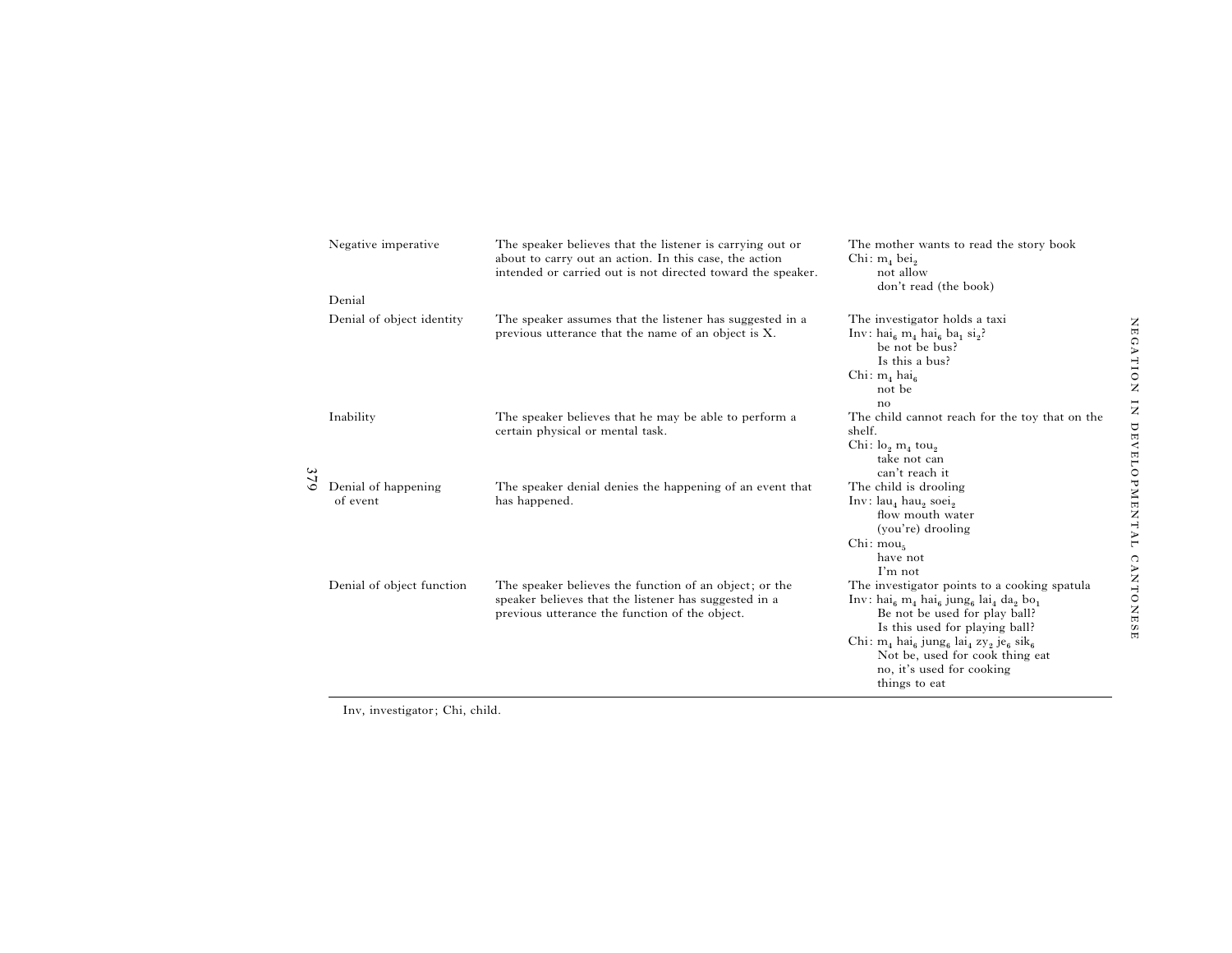meanings in Cantonese. Also, Mandarin shares linguistic characteristics with Cantonese. According to T. Lee's  $(1982)$  classification system there are nine semantic categories: nonexistence of object, nonrecurrence of object, negative volition, negative imperative, denial of object identity, nonoccurrence of event, nonrecurrence of event, nonexistence of state or quality of object and inability. Other than these nine categories, two more semantic categories are proposed by the authors: denial of happening of event and denial of object function. These categories were added because there were instances in the conversations where it was clear that the child was expressing additional categories of denial. For example, when the adult stated that the child was drooling, saying

 $5.$  lau<sub>4</sub> hau<sub>2</sub>  $lau_4$  hau<sub>2</sub> soei<sub>2</sub><br>flow mouth water (you're) drooling

the child denied the event, replying 'mou<sub>5</sub>' (not). A further category was shown in denial of the adult's suggested use of an object. For example, in one sample the adult showed the child a cooking spatula and asked

6. hai<sub>6</sub> m<sub>4</sub> hai<sub>6</sub> jung<sub>6</sub> lai<sub>4</sub> da<sub>2</sub> bo<sub>1</sub> be not be use for play ball is this for playing ball?

to which the child replied

7.  $m_4$  hai<sub>6</sub> jung<sub>5</sub> lai<sub>4</sub> zy<sub>2</sub> je<sub>5</sub> sik<sub>6</sub> not be use for cook thing eat no, it's used for cooking things to eat

The definitions and examples of these semantic categories are shown in Table . To facilitate comparison with the development of English, these categories were then collapsed into three commonly used categories (Bloom, 1991a), which capture the main semantic sense of each category, that is nonexistence (nonexistence of object, nonrecurrence of object, nonocurrence of event, nonrecurrence of event and nonexistence of state or quality of object), rejection (negative volition and negative imperative), and denial (denial of object identity, inability, denial of happening of event and denial of object function).

To ensure the reliability of the analysis, intra- and inter-rater reliability was determined. Ten percent of all utterances were re-coded by the first author and a point-by-point comparison was made with a second coder. The agreements of both inter- and intra-rater reliability measures were over 90 $\%$ . The remaining disagreements were resolved to ensure the accuracy of analysis.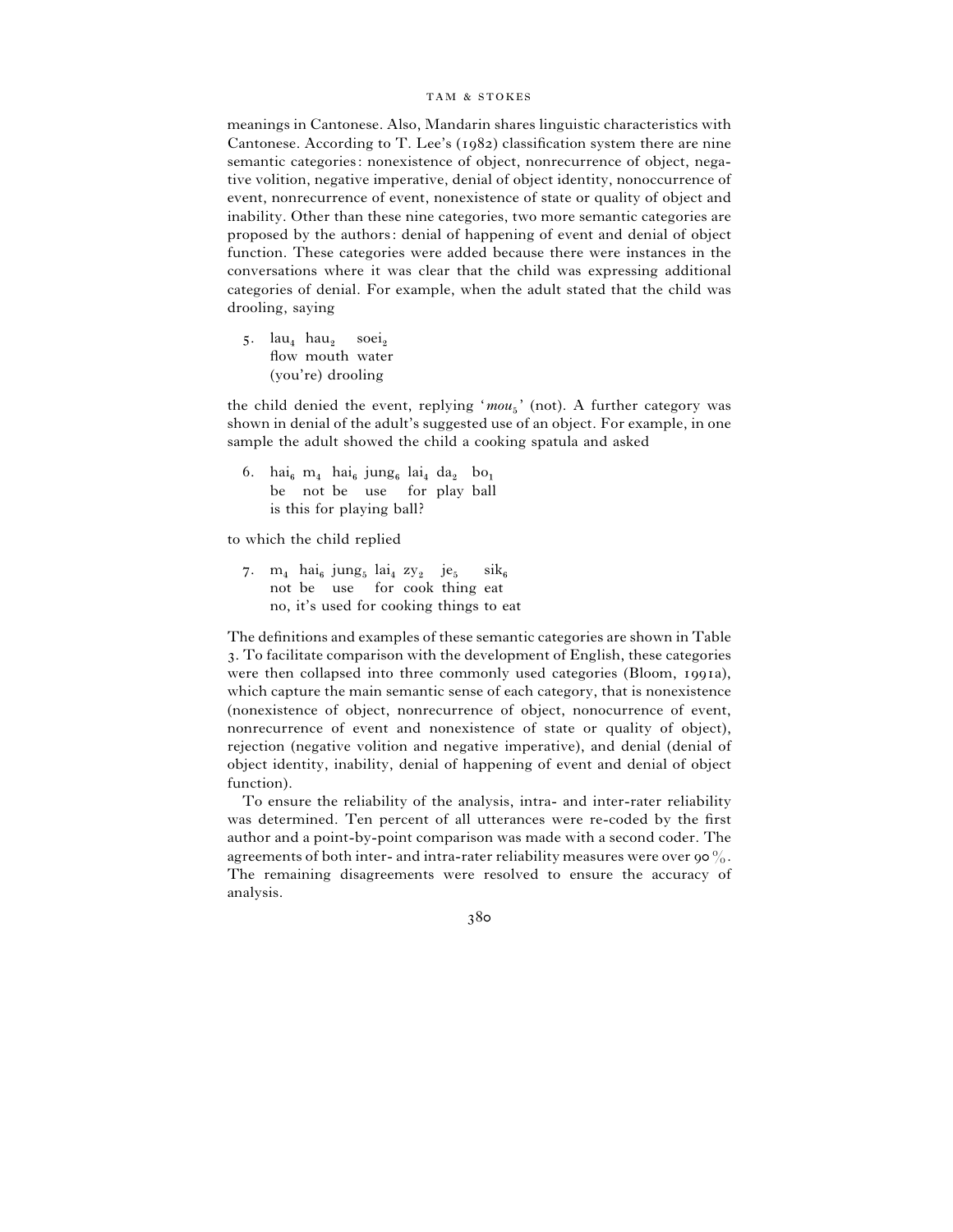|            | Stage                                                            |                                  |                |                                                        |                                                        |                             |                                                        |                                                        |                                    |                                                        |                                    |                                    |
|------------|------------------------------------------------------------------|----------------------------------|----------------|--------------------------------------------------------|--------------------------------------------------------|-----------------------------|--------------------------------------------------------|--------------------------------------------------------|------------------------------------|--------------------------------------------------------|------------------------------------|------------------------------------|
|            |                                                                  | I                                |                | П                                                      |                                                        |                             |                                                        | Ш                                                      |                                    | IV                                                     |                                    |                                    |
| Child      | NE                                                               | Rej                              |                | Den NE                                                 |                                                        | Rej Den NE                  |                                                        | Rej                                                    | Den                                | NE                                                     | Rej                                | Den                                |
| CCC        | mou <sub>5</sub><br>m <sub>4</sub>                               | m <sub>4</sub>                   | m <sub>4</sub> |                                                        |                                                        |                             | mou <sub>5</sub><br>m <sub>4</sub><br>mei <sub>6</sub> | mou <sub>5</sub><br>m <sub>4</sub><br>mei <sub>6</sub> | m <sub>4</sub>                     |                                                        |                                    |                                    |
| C G K      |                                                                  |                                  |                | mou <sub>5</sub><br>m <sub>4</sub>                     | m <sub>4</sub>                                         | $m_4$                       | mou <sub>5</sub><br>m <sub>4</sub>                     | m <sub>4</sub>                                         | m <sub>4</sub>                     | mou <sub>5</sub><br>m <sub>4</sub>                     | m <sub>4</sub>                     | mou <sub>5</sub><br>$m_4$          |
| <b>CKT</b> | mou <sub>5</sub><br>m <sub>4</sub>                               |                                  |                | mou <sub>5</sub><br>m <sub>4</sub><br>mei <sub>6</sub> | mou <sub>5</sub><br>m <sub>4</sub>                     | m <sub>4</sub>              |                                                        |                                                        |                                    |                                                        |                                    |                                    |
| HHC        |                                                                  | $mou5$ mou <sub>5</sub><br>$m_4$ |                |                                                        |                                                        |                             | m <sub>4</sub><br>mei <sub>6</sub>                     | $mou5$ $mou5$<br>m <sub>4</sub>                        |                                    | mou <sub>5</sub><br>m <sub>4</sub><br>mei <sub>6</sub> | mou <sub>5</sub><br>m <sub>4</sub> | m <sub>4</sub>                     |
| LLY        |                                                                  |                                  |                | mou <sub>5</sub><br>m <sub>4</sub><br>$me_{16}$        | mou <sub>5</sub><br>m <sub>4</sub><br>mei <sub>6</sub> | $m_4$                       | mou <sub>5</sub><br>m <sub>4</sub><br>$me_{16}$        | mou <sub>5</sub><br>m <sub>4</sub>                     | m <sub>4</sub>                     | mou <sub>5</sub><br>m <sub>4</sub><br>$me_{16}$        | m <sub>4</sub>                     | mou <sub>5</sub><br>m <sub>4</sub> |
| <b>LTF</b> |                                                                  |                                  |                | mou <sub>5</sub><br>m <sub>4</sub>                     | m <sub>4</sub>                                         | m <sub>4</sub>              | mou <sub>5</sub><br>m <sub>4</sub><br>$me_{16}$        | $m_4$                                                  | mou <sub>5</sub><br>m <sub>4</sub> |                                                        |                                    |                                    |
|            | $\text{MHz}$ mou <sub>5</sub> mou <sub>5</sub><br>m <sub>4</sub> | m <sub>4</sub>                   | $m_4$          | mou <sub>5</sub><br>m <sub>4</sub><br>mei <sub>6</sub> | mou <sub>5</sub><br>m <sub>4</sub>                     | m <sub>4</sub><br>$me_{16}$ | mou <sub>5</sub><br>m <sub>4</sub>                     | m <sub>4</sub>                                         | m <sub>4</sub>                     | mou <sub>5</sub><br>m <sub>4</sub>                     | m <sub>4</sub>                     | m <sub>4</sub>                     |
| WBH $mou5$ |                                                                  | m <sub>4</sub>                   |                | $m_4$                                                  | m <sub>4</sub>                                         | m <sub>4</sub>              | mou <sub>5</sub><br>m <sub>4</sub><br>mei <sub>6</sub> | m <sub>4</sub>                                         | m <sub>4</sub>                     | mou <sub>5</sub><br>m <sub>4</sub><br>mei <sub>6</sub> | m <sub>4</sub>                     | m <sub>4</sub>                     |

 . *Lexical markers and the semantic categories they encode at each stage of development for each child*.

NE, Nonexistence; Rej, Rejection; Den, Denial; I, Stage I; II, Stage II; III, Stage III; IV, Stage IV; subscript indicates tone marker.

#### **RESULTS**

The 70 CHAT files of all eight children's data contained a total of 27530 utterances and a total of  $2684$  negative utterances. The form  $m_4$  was the most common negative marker in the children's utterances. The form  $mou_{5}$  was the second most common negative marker and the third most frequent form was  $mei_6$ . The forms  $mai_2$ ,  $mai_5$  and  $mai_6$  were not commonly found in the data. This is because the most frequent use of these three markers is in the form of yes}no questions and tag questions, so they do not carry a negative meaning. All of these questions were not included in the data analysis. The form  $mai<sub>5</sub>$  occurred once for the meaning of negative imperative, which is not sufficiently representative for inclusion in the analysis. Therefore, the study focused on the forms  $mou_5$ ,  $m_4$  and  $mei_6$ . Developmental order of the form of negation is reported first, followed by the functions.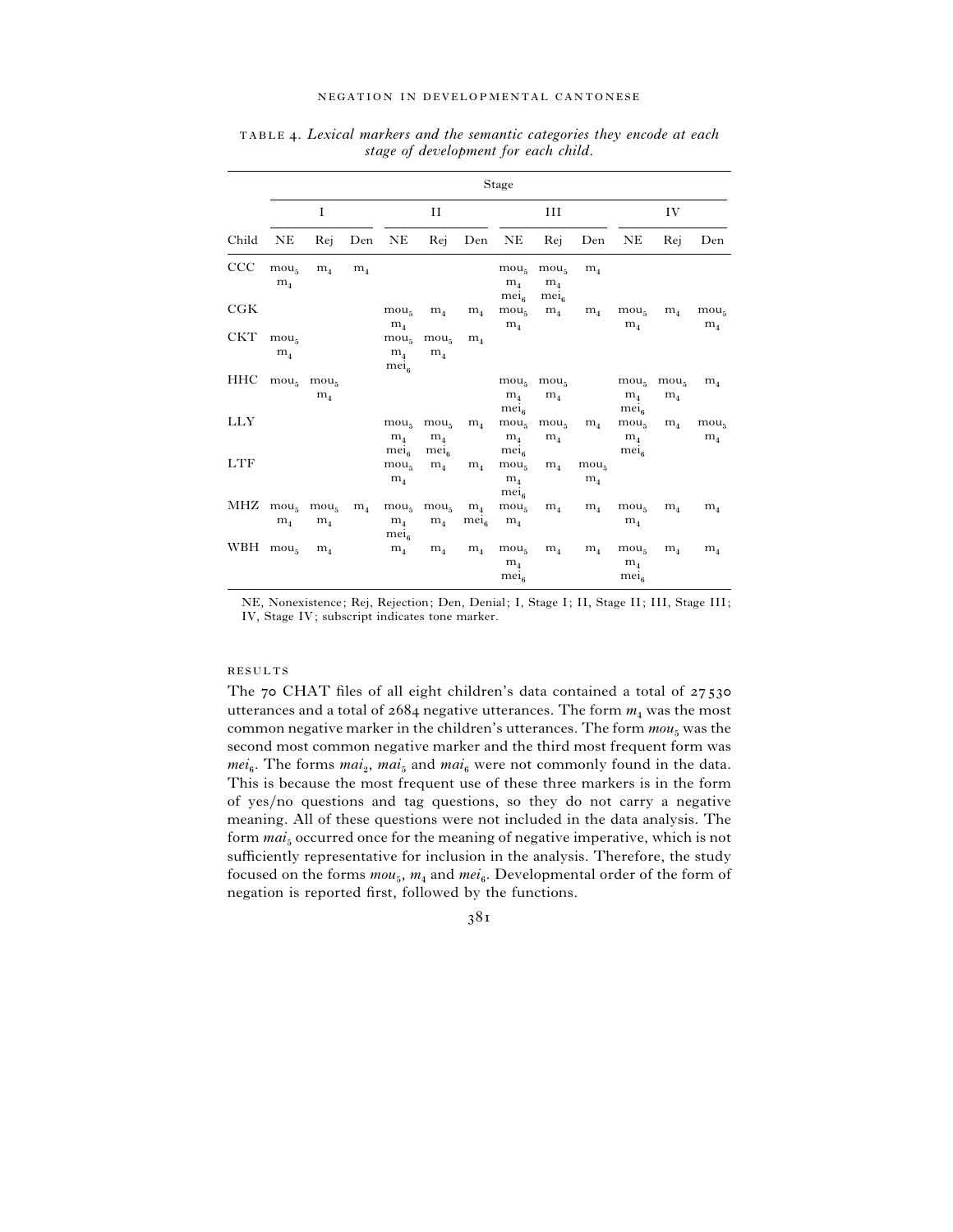## *Sequence of emergence of negative markers* (*form*)

The negatives  $mou_{5}$  and  $m_{4}$  were already in use at the beginning of the sampling period, with  $mei_6$  emerging in Stages II–III. As not all children fell into each sampling stage, we can only estimate the stage of emergence of mei<sub>6</sub>. For example, of the six children with Stage II data, three used *mei*<sub>6</sub> at Stage II (CKT, LLY and MHZ) and two children who had data at Stages II and III first used  $mei_6$  at Stage III (LTF and WBH). Two children who did not have Stage II data showed use of  $mei_6$  at Stage III (CCC and HHC) and the remaining child did not use  $mei_6$  at all throughout the sampling period  $(CGK)$ . (See Table 4.)

## *Distribution of semantic categories* (*content*)

Frequency of use of each semantic category for each stage of development (group data) is shown in Table  $5$ . The first row under the headings

| Semantic category          | I               | и   | Ш              | IV  | Total |
|----------------------------|-----------------|-----|----------------|-----|-------|
| Nonexistence               |                 |     |                |     |       |
| Number                     | 2I <sub>I</sub> | 332 | 369            | 238 | II50  |
| Percentage of Stage        | 48              | 43  | 4 <sub>I</sub> | 43  |       |
| Percentage of Database     | 7               | 12  | 14             | 9   | 43    |
| Rejection                  |                 |     |                |     |       |
| Number                     | 186             | 267 | 236            | 168 | 857   |
| Percentage of Stage        | 43              | 34  | 26             | 30  |       |
| Percentage of Database     | 7               | IO. | $\mathbf Q$    | 6   | 32    |
| Denial                     |                 |     |                |     |       |
| Number                     | 37              | 178 | 297            | 153 | 665   |
| Percentage of Stage        | 8               | 23  | 33             | 27  |       |
| Percentage of Database     | T               | 7   | I I            | 6   | 25    |
| <i>Unanalysed</i> (number) | T               | 7   | т              | 3   | 12    |
| Total                      | 435             | 784 | 903            | 562 | 2684  |
| Percentage of stage        | 100             | 100 | 100            | 100 |       |
| Percentage of database     | 15              | 29  | 34             | 2I  |       |

 . *Percentage of occurrence of semantic categories across stages and for the total sample of negative utterances*.

Nonexistence, Rejection and Denial shows the number of occurrences of these categories within each stage of development. The second row shows the relative frequency of occurrence of the categories. For example, at Stage I, Nonexistence = 48 means that  $48\%$  of all negations at Stage I were Nonexistence. The early use of Nonexistence and Rejection is seen in the percentage of use of these categories at Stage I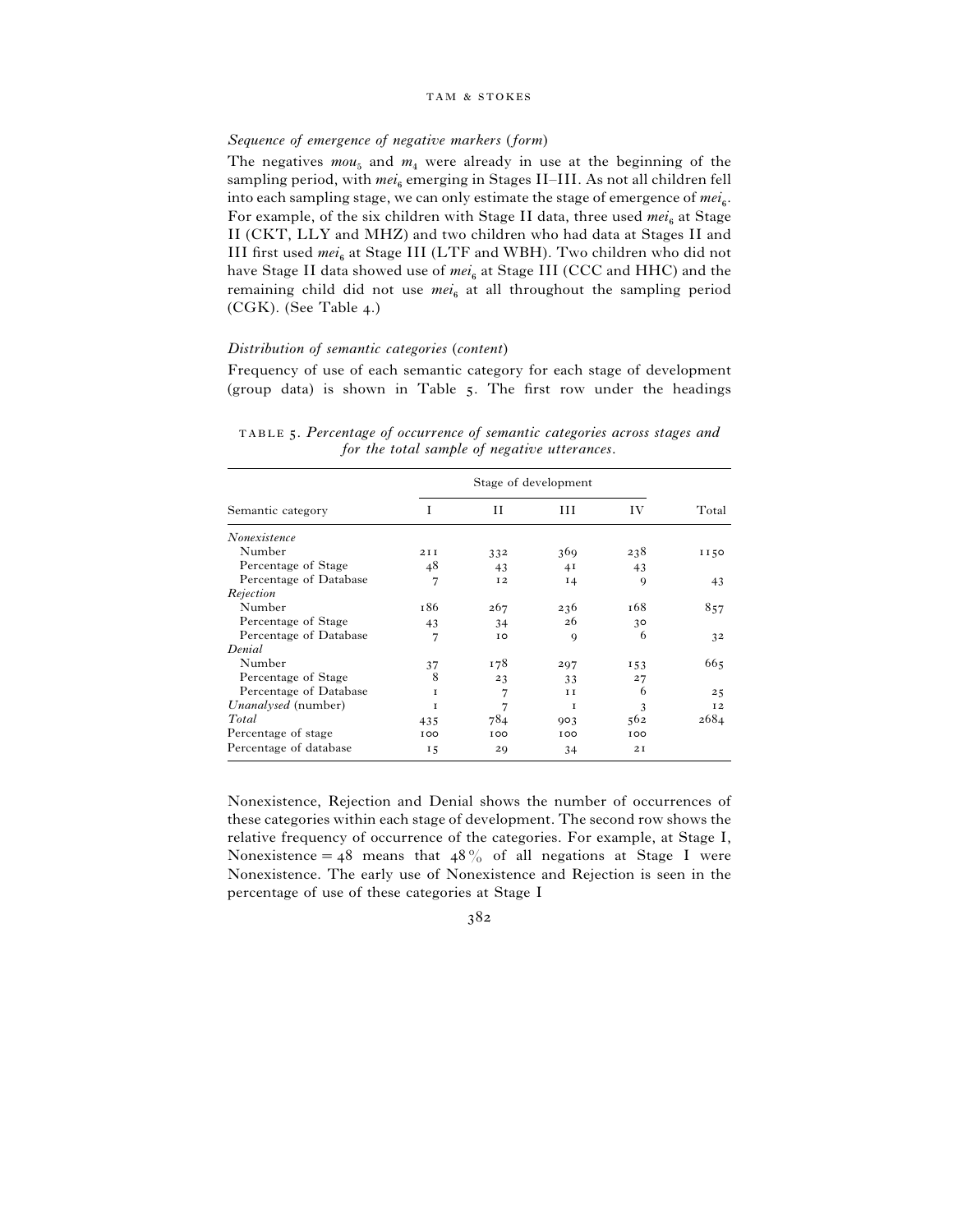(48% and 43% respectively), relative to that for Denial  $(8\%)$ . This relationship changes over time as Denial was used more frequently to encode negation as language ability increased. At Stage II the relative frequency for Nonexistence, Rejection and Denial was  $43\%$ ,  $34\%$  and  $23\%$ ; at Stage III it was 41%, 26% and 33%; at Stage IV it was 43%, 30% and 27%. As is reflected by these percentages, the use of Nonexistence remained constant as an expression of negation, whereas Rejection decreased from  $43\%$  of Stage I negation to 30% of Stage IV negation as the use of Denial increased from  $8\%$  of all negative utterances at Stage I to  $27\%$  at Stage IV.

In terms of the proportion of the whole negation database, Nonexistence comprised 43% of all of the 2,684 negative utterances expressed throughout the sampling period, as shown in the Totals column of Table 5. Rejection comprised  $32\%$  of all negative utterances, and Denial  $25\%$ . Negation was encoded most frequently in Stage III of development (Stage  $I = 435$ negative utterances, Stage II =  $784$ , Stage III =  $903$  and Stage IV =  $562$ ). Although these data provide an overview of group performance, these results do not show which of the subordinate categories were used within these superordinate categories of Nonexistence, Rejection and Denial.

## *General patterns of development of the subordinate categories*

Recall that within the three superordinate categories of negation, Nonexistence, Rejection and Denial, there were five subordinate categories for Nonexistence (nonexistence of object, nonrecurrence of object, nonoccurrence of event, nonrecurrence of event and nonexistence of state or quality of object), two for Rejection (negative volition and negative imperative) and four for Denial (denial of object identity, inability, denial of happening of event and denial of object function). Table 6 shows the

|               |              | Semantic categories     |     |                |    |     |     |        |             |    |         |
|---------------|--------------|-------------------------|-----|----------------|----|-----|-----|--------|-------------|----|---------|
|               | Nonexistence |                         |     | Rejection      |    |     |     | Denial |             |    |         |
| Stage         | 1            | $\overline{\mathbf{c}}$ | 3   | $\overline{4}$ | 5  | 6   | 7   | 8      | $\mathbf Q$ | 10 | ΙΙ      |
| I $(n = 5)$   | 100          | 80                      | 60  | $\circ$        | 80 | 100 | 100 | 60     | 60          | 20 | $\circ$ |
| II $(n=6)$    | 83           | 83                      | 100 | 33             | 83 | 100 | 83  | 83     | 83          | 66 | 16      |
| III $(n = 7)$ | 100          | 88                      | 100 | $I_4$          | 88 | 100 | 88  | 88     | 88          | 66 | 28      |
| IV $(n = 5)$  | 100          | 80                      | 100 | 66             | 80 | 100 | 100 | 100    | 100         | 66 | 40      |

 . *Percentage of children using each subordinate semantic category at each stage of development*

1, nonexistence of object; 2, nonrecurrence of object; 3, nonoccurrence of event; 4, nonrecurrence of event; 5, nonexistence of state or quality of object; 6, negative volition; 7, negative imperative; 8, denial of object identity; 9, inability; 10, denial of happening of event; 11, denial of object function. I, Stage I; II, Stage II; III, Stage III; IV, Stage IV.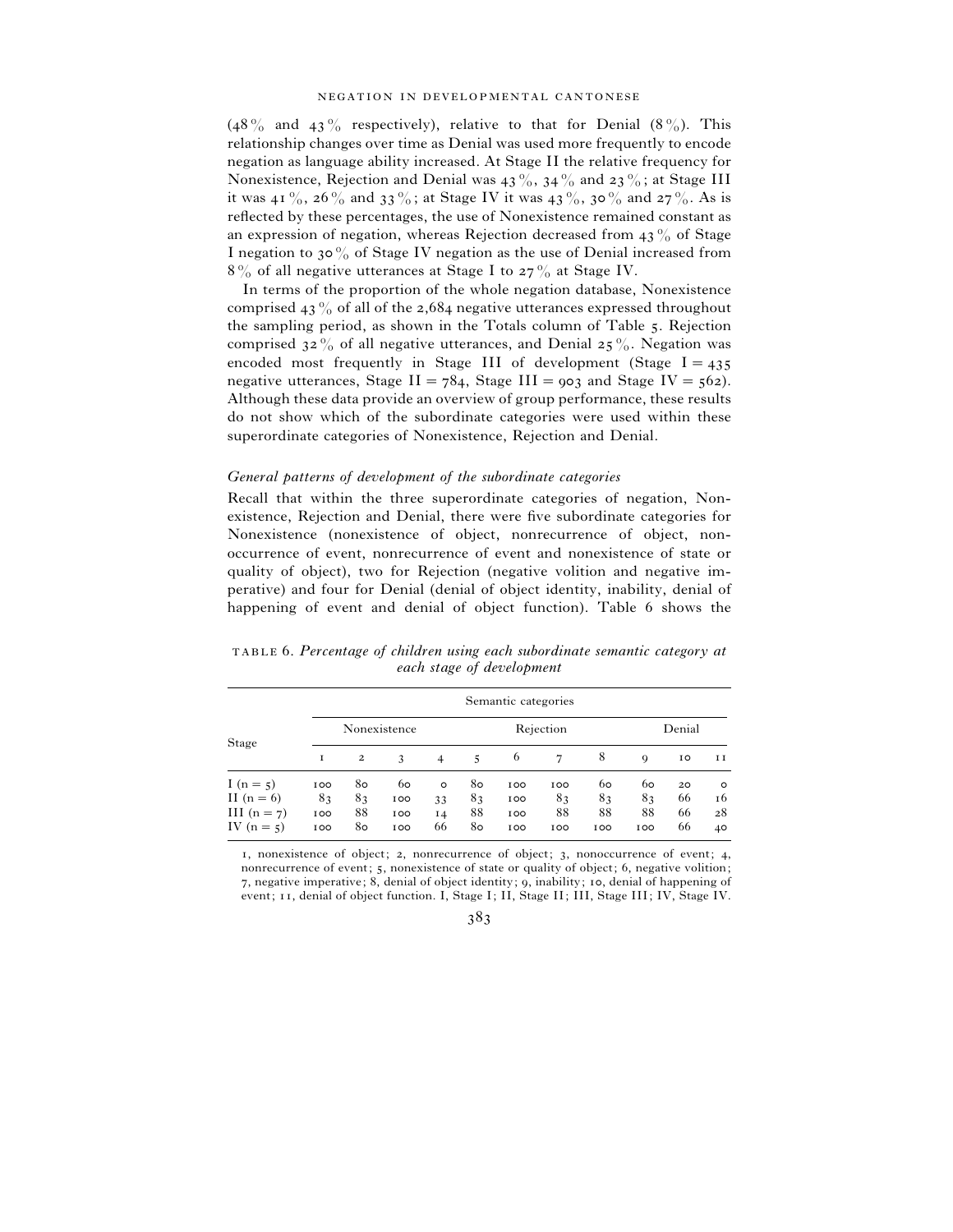percentage of children using each subordinate semantic category at each developmental stage (Stages I to IV). The number of children using each of these subordinate categories increased across the developmental period from Stage I to Stage IV. Particularly noteworthy was the increase in the proportion of children encoding 'nonrecurrence of event'  $(\#_4)$  from  $\circ \frac{0}{0}$  at Stage I to 66% at Stage IV, 'denial of object identity (#8) from 60% to 100%, 'inability' (#9) from 60% to 100%, and 'denial of object function' (#11) from  $\circ$ % to 40%. Of interest is how these differences pattern as a function of stage of development.

*Nonexistence*. At Stage I, while all subjects encoded the superordinate category Nonexistence, the expression of subordinate categories varied across subjects. That is, while all five subjects expressed 'nonexistence of object', all except WBH also expressed 'nonrecurrence of object' and 'nonexistence of state or quality of object'. Three of the five children encoded 'nonoccurrence of event' (CKT, HHC and MHZ) but none of the children encoded 'nonrecurrence of event'. At Stage II, WBH continued to encode very few categories of negation, adding only 'nonrecurrence of object' and 'nonoccurrence of event'. Unlike WBH, all other subjects sampled at this stage  $(n=6)$  encoded 'nonexistence of object' and 'nonexistence of state or quality of object' and two subjects expressed 'nonrecurrence of event' (LLY and LTF). This is the first use of 'nonrecurrence of event' among the children.

At Stage III WBH began to mark all but one of the categories of Nonexistence, the one not encoded was 'nonrecurrence of event' which at this stage of development was encoded only by CCC. By stage III all children encoded almost all of the categories of Nonexistence, except that there was no record of CGK using 'nonrecurrence of object' or 'nonexistence of state or quality of object'. By Stage IV MHZ and WBH still had not encoded 'nonrecurrence of event', but encoded all other categories of Nonexistence, as did every other subject.

*Rejection*. The percentage of children encoding Rejection remained steady across the four stages, with all children encoding this category at all stages, however, as with Nonexistence, WBH showed the weakest encoding of negation, and did not encode the subordinate category 'negative imperative' in Stages II and III, but used it 24 times at Stage IV.

*Denial*. At Stage I only CCC, CKT and MHZ encoded Denial, and these took the forms of 'denial of object identity' and 'denial of ability', with MHZ also encoding 'denial of object function'. At Stage II WBH was again the weakest, encoding only 'denial of happening of event', as did CKT, LLY and MHZ. All subjects except WBH encoded 'denial of object identity' and 'inability' and only LLY encoded 'denial of object function'. At Stage III HHC (also sampled at Stage I) still had not encoded Denial. All other subjects encoded 'denial of object identity' and 'inability', CCC, LLY, LTF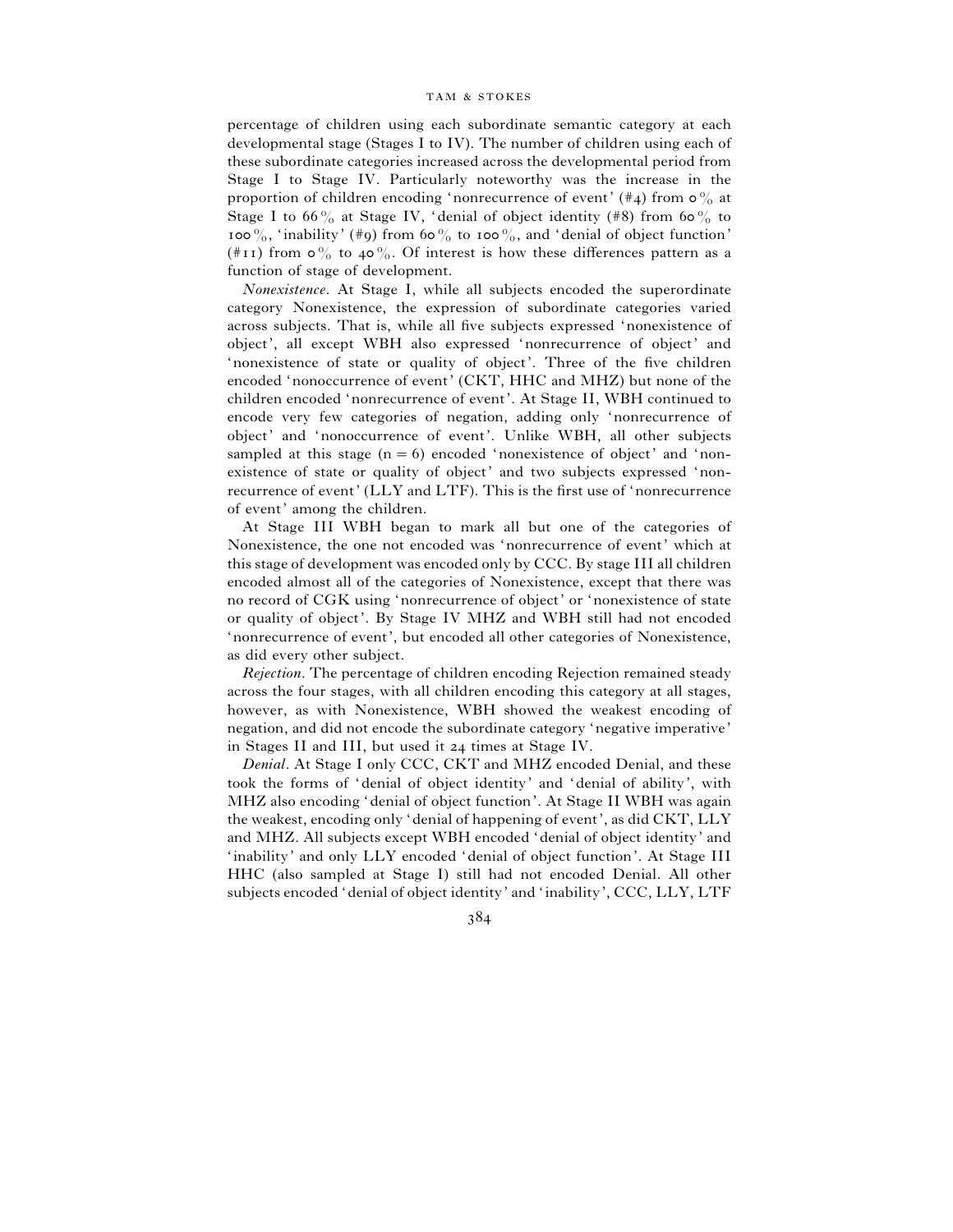and WBH encoded 'denial of happening of event' and only LTF and WBH encoded 'denial of object function'. At Stage IV, coding of 'denial of object identity' and 'inability' was firmly established, and used by all subjects. 'Denial of happening of event' and 'denial of object function' continued to be used sparingly, and were used by CGK, HHC and LLY, and MHZ and WBH respectively.

## *Individual developmental patterns*

The children who were sampled in at least three of the four stages (CGK, HHC, LLY, MHZ and WBH) provide some information about individual developmental patterns. Two of the children had steady growth patterns across the four Stages (HHC and WBH). Two children (LLY and CGK) had consistent use of negation throughout the developmental period with LLY having the highest rate of use of all five children, and CGK the lowest. The remaining child (MHZ) had a steady decline in the use of negation with increasing syntactic complexity. Thus there was no overall trend for the group, suggesting the need to consider individual differences, and indicating caution in drawing conclusions from a small sample of children.

## *Intersection of negative markers* (*form*), *semantic categories* (*content*) *and stage of development*

Table 4 showed the negative markers used by each subject at each stage of development, in terms of the semantic categories encoded by each marker. For the five subjects sampled at Stage I only  $m_4$  was used to encode Denial (and was encoded only by two subjects) whereas both Nonexistence and Rejection were encoded by  $mou_{5}$  and  $m_{4}$ . At Stage II Denial was encoded by  $m_{4}$  and  $m e i_{6}$  (the latter by one subject only); Nonexistence and Rejection were both encoded by all three forms,  $mou_{5}$ ,  $m_{4}$  and  $mei_{6}$  (with the latter being used for Rejection by one subject only, but not the same subject who used *mei*<sub>6</sub> for Denial). At Stage III Denial was encoded mostly by  $m_4$  and  $mou_5$  (the latter used by one subject only), and like Stage II, both Nonexistence and Rejection were encoded by all three forms,  $mou_5$ ,  $m_4$  and  $mei_6$ . Again the latter was used for Rejection by one subject only (and not the same subject as previously). At Stage IV, Denial was still encoded by  $m_4$  and  $m_0u_5$ , Nonexistence was encoded by all three forms, and Rejection was encoded predominantly by  $m_4$ , with one child continuing to use  $m \omega_{5}$ .

There was a steady use of  $mou_5$  and  $m_4$  to encode Nonexistence across all four developmental stages, with the gradual addition of  $mei_6$  to encode Nonexistence (used by 50% of children at Stage II, 71% of children at Stage III and 60  $\%$  of children at Stage IV). Rejection was initially coded by  $m_4$  and  $mou<sub>5</sub>$  with a steady decrease of  $mou<sub>5</sub>$  until only  $m<sub>4</sub>$  was used to encode Rejection (with the exception of one subject). Denial was initially encoded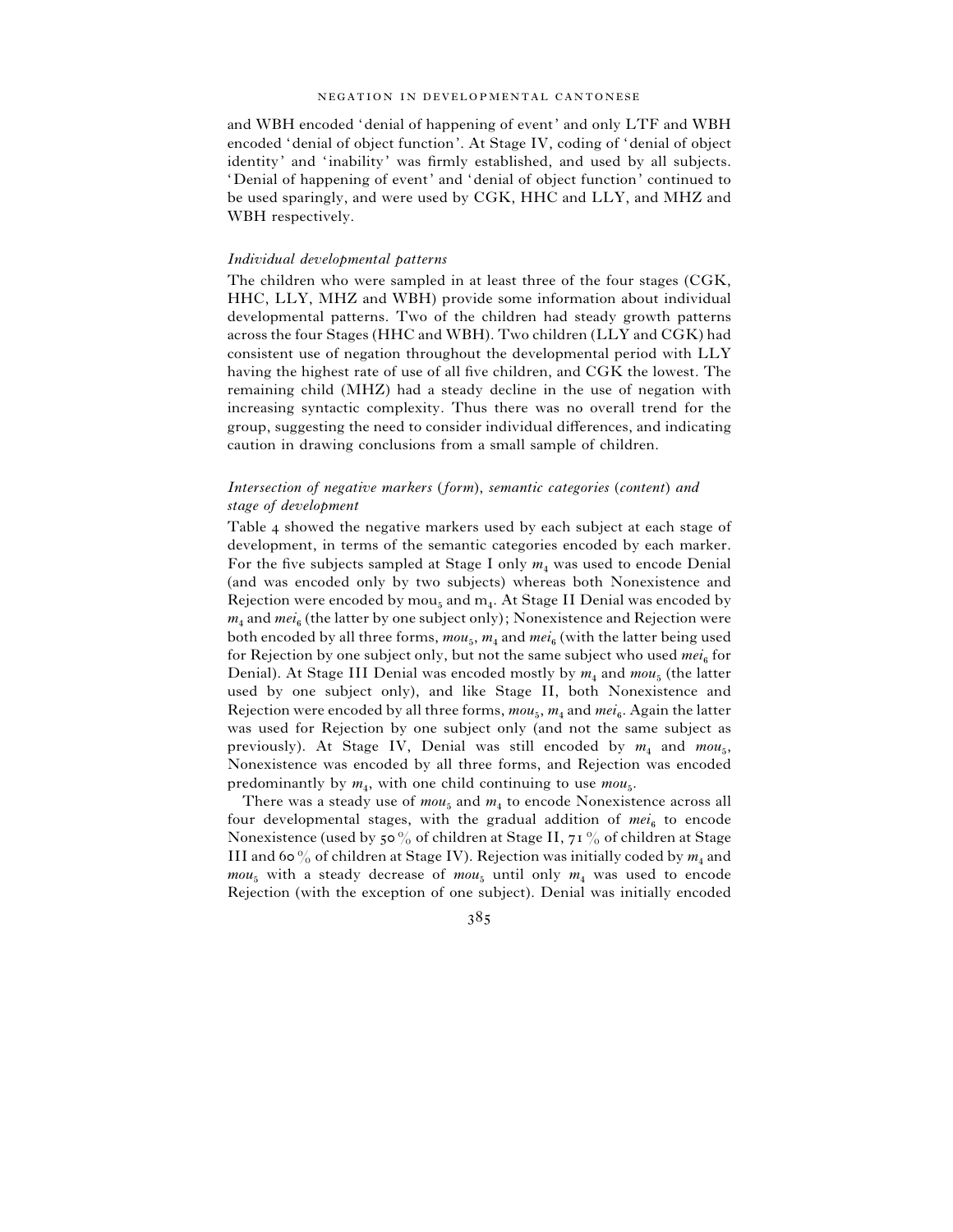with  $m_4$  only, and other forms were used by few children across the four stages. That is, MHZ used  $mei_6$  for Denial at Stage II, LTF used  $mou_5$  for Denial at Stage III and CGK and LLY used  $mou_{5}$  for Denial at stage IV. It is worth noting that only CGK did not use  $mei_6$  at all, however he was not the youngest subject, with his last sample taken at the age of  $z$ ; 8, the same as MHZ and similar to CCC (2;10) and CKT (2;5). In summary, the developmental pattern, distilled from group data was as shown in Table 7.

 . *Intersection of grammatical markers*, *semantic roles and stage of development*

| Grammatical<br>marker | Stage I                   | Stage II                  | Stage III                 | Stage IV     |
|-----------------------|---------------------------|---------------------------|---------------------------|--------------|
| mou <sub>5</sub>      | Nonexistence<br>Rejection | Nonexistence<br>Rejection | Nonexistence<br>Rejection | Nonexistence |
|                       |                           |                           |                           |              |
| m <sub>4</sub>        | Nonexistence              | Nonexistence              | Nonexistence              | Nonexistence |
|                       | Rejection                 | Rejection                 | Rejection                 | Rejection    |
|                       | Denial                    | Denial                    | Denial                    | Denial       |
| $me_{14}$             |                           | Nonexistence              | Nonexistence              | Nonexistence |

### **DISCUSSION**

## *Frequency of occurrence of markers*

The form  $m_4$  was the most commonly occurring negative marker in early developmental Cantonese. The intersection of negative markers and semantic categories and the syntactic form of the markers may explain this finding. The marker  $m_4$  could be used for all of the subordinate semantic categories. Therefore, the frequency of use of  $m<sub>4</sub>$  was higher than that of the other markers. The marker  $mou_5$  was the second most frequent in occurrence and served eight subordinate semantic categories. The third marker, *mei*<sub>6</sub> served five subordinate semantic categories. The more semantic categories a marker served, the more frequently the marker occurred within normal conversation and the higher the learnability of the form, such that  $m_4$  comes at the foreground of representation within the negative system. Besides, as  $m_4$  is the prefix of a word or a particle, it can combine with different words and particles to form negative verbs and adjectives (Matthews  $\&$  Yip, 1994). When compared with the number of possible combinations of the three markers,  $m_4$  is the most flexible.

The marker *mai* occurred only once for the meaning of negative imperative. This may be due to the role of this marker in Cantonese and sociolinguistic factors. The most important function of *mai* from the children's language samples was its role as a marker in a question. Although *mai* could serve to introduce negative commands, it is comparatively less common than  $m_4 h \omega_2$ in Cantonese for the same meaning. As described by Matthews  $\&$  Yip (1994),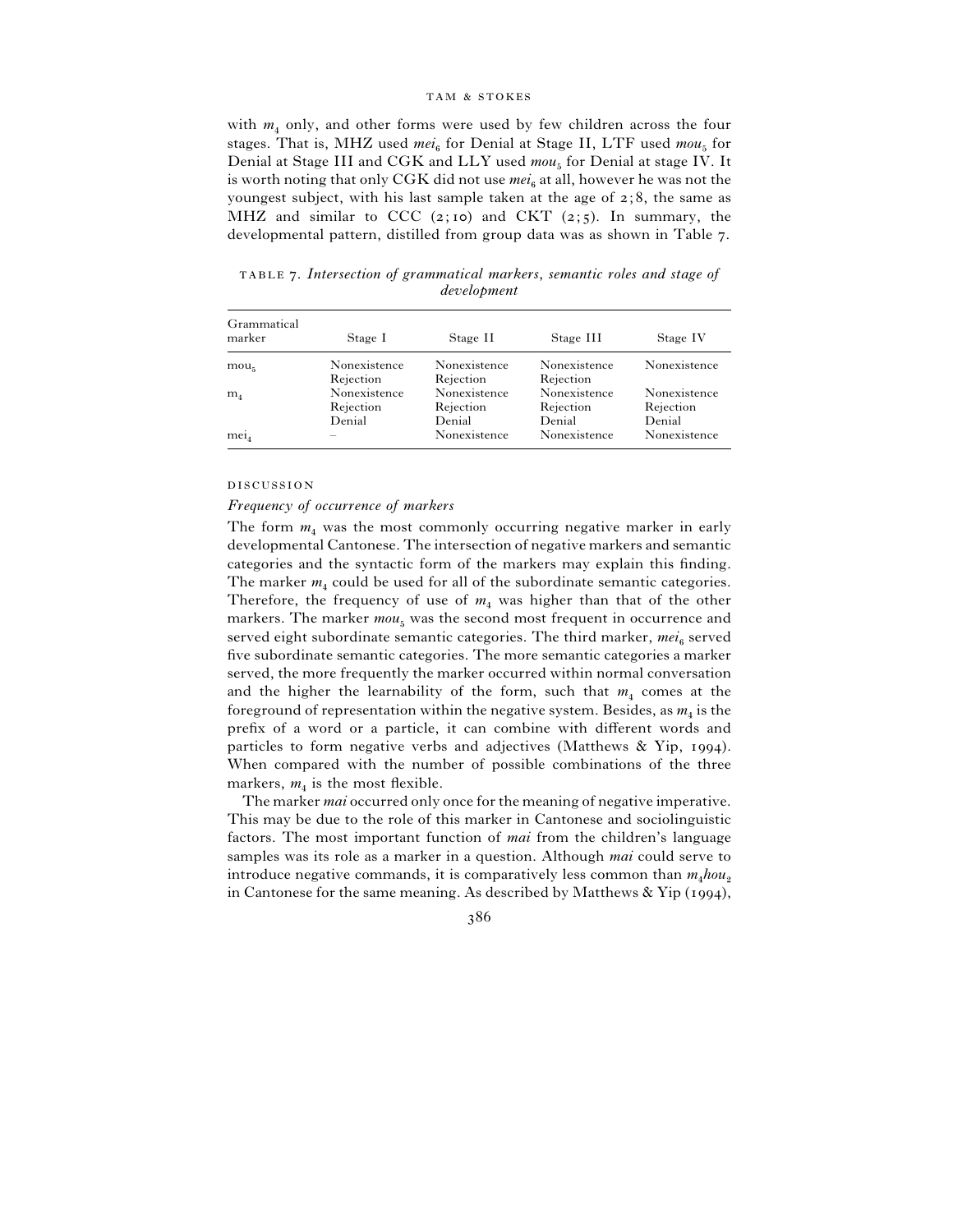both *mai* and  $m_4 h \circ u_5$  mean *don't*. The form  $m_4 h \circ u_2$  is commonly used to express *don*'*t* as *mai* is an impolite form used mostly within peer groups. In the process of recording, children interacted with their parents, relatives and investigators and, because of politeness requirements and the social status of the children, they rarely produced this marker in their language. Besides, as observed from the adults' language samples from the corpus, the frequency of *mai* as a meaning of negative imperative is uncommon in adults too. Some of the parents and relatives of the children did not use this marker in their language. Therefore, the input frequency of *mai* is comparatively less than that of the other markers, perhaps providing another reason why *mai* is rare in all eight children's samples.

### *Frequency of use of superordinate categories*

The most frequently used category was Nonexistence  $(43\%$  of all negative utterances) followed by Rejection  $(32\%)$  and Denial  $(25\%)$  (Table 5). Although the frequency of use of Nonexistence remained steady over the sampling period, the frequency of Rejection decreased as Denial increased. This relationship may reflect changes in cognitive or pragmatic abilities with increasing age, or it may reflect the type of competition among elements of a cognitive system described by van Geert  $(1993)$  whereby growth or increase in one element may result in a decline or decrease in another. As was noted in Table 5, negation was encoded most frequently at Stage III of development, with less frequent use at earlier and later stages of development, (Stage I = 435 negative utterances of  $7464$  utterances, Stage II =  $784$ negative utterances of  $7308$  utterances, Stage III =  $903$  negative utterances of 8725 utterances and Stage IV =  $562$  negative utterances of  $5122$  utterances). This pattern is possibly reminiscent of an S-pattern of growth that has been identified previously in vocabulary development (Dromi, 1986) although there is more drop off at the end of the sampling period than one would expect in a typical S-shaped pattern. Nonetheless, the rapid acceleration from Stage I to Stage II, the slower acceleration to Stage III and then the falling off of growth at Stage IV, perhaps as a trade-off with increasing syntactic ability, may reflect typical patterns of cognitive growth which include periods of variation in growth rate as well as variations in timing of growth spurts (van Geert,  $1993$ ).

## *Developmental order of the subordinate categories*

The developmental order of the subordinate semantic categories can be explained in terms of children's cognitive development. For example, Nelson  $(1985)$  noted that children are initially aware of the existence of objects in their environment, but only later build concepts of event structure. This may explain why the semantic categories of 'nonexistence of object' and 'nonrecurrence of object' appear in the very early stages. The developmental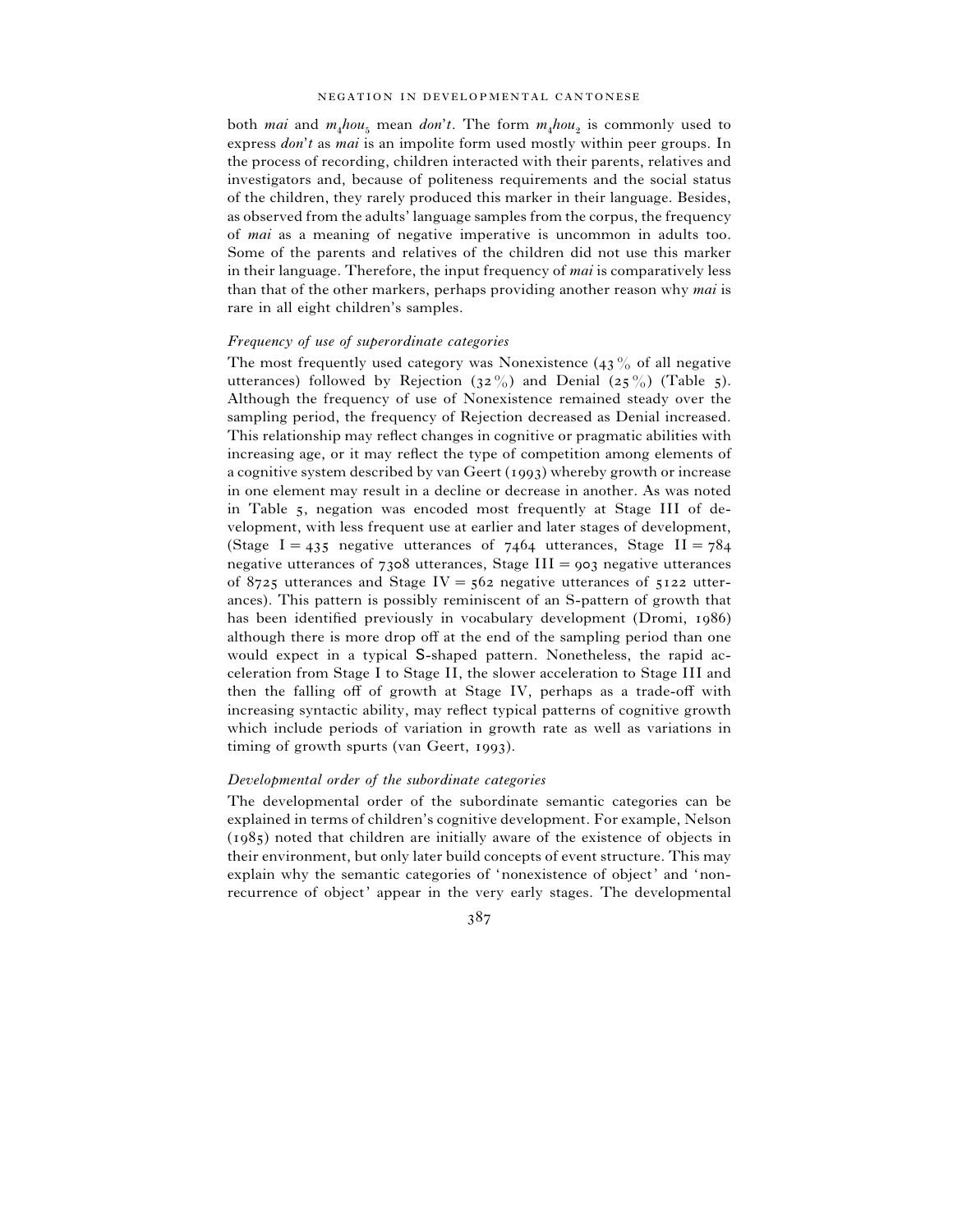order of 'nonoccurrence}nonrecurrence of event' would occur later, because children attend to objects before actions and events. This interaction between conceptual development and language development may be accounted for by the notion of minimal growth – that some conditions must exist before growth commences or is accelerated (van Geert, 1993). In this specific case of negation, the conceptual foundations of object permanence exist as conditions for encoding the language of 'nonexistence' and/or 'occurrence' before 'reoccurrence', and subsequently the concept of event knowledge must exist before children can encode language functions such as 'denial of happening of event'. Furthermore, the average age for comprehension of adjectives and object functions is  $2; \circ \circ$  to  $3; 6$  (Owens, 1988) so the acquisition of 'nonexistence of state' or 'quality of object', and 'denial of object function' is later in the sequence.

As noted above, developmental differences in the encoding of superordinate categories, and here subordinate categories, probably reflect cognitive and/or pragmatic advances with increasing age, not only increasing linguistic sophistication. For example, one might suppose that the ability to express simple 'occurrence of event' (e.g. ball bounce) would be substantially easier to encode than 'nonrecurrence of event' (not bounce now/again/yet) where an element of expectation is also encoded along with a linguistic marker of time. Expression of 'denial of object identity' and expression of 'denial of object function' may both require the child to contradict the adult, dependent on context. Encoding 'inability' requires that the child expresses ability to perform, for example, 'can jump' or 'can't jump' which may be a later cognitive development in terms of sense of identity than simple expressions of Nonexistence for example.

## *Individual differences in the use of semantic categories*

The pattern of use of the superordinate semantic categories suggests that results from small-scale longitudinal studies be interpreted cautiously. While WBH had a clear, and expected developmental pattern of increasing use of all three semantic categories over time, he was the only child of the five children sampled at more than one data point to do so. HHC had a similar, though not identical pattern of development, with a steady use of Nonexistence from Stage I to Stage III and then a sharp increase in encoding at Stage IV. This same pattern applied to Rejection and Denial, although Denial was not used at all by HHC until Stage IV. Both LLY and CGK had consistent unchanging use of all three categories. LLY had high use of Nonexistence across the period but a low use of Rejection and a slightly higher use of Denial. CGK had very little encoding of negation overall. MHZ posed the greatest puzzle of all the children. He had a gradual reduction in the use of negation over time (as a function of all utterances in his samples). It is possible that changing pragmatic functions and discourse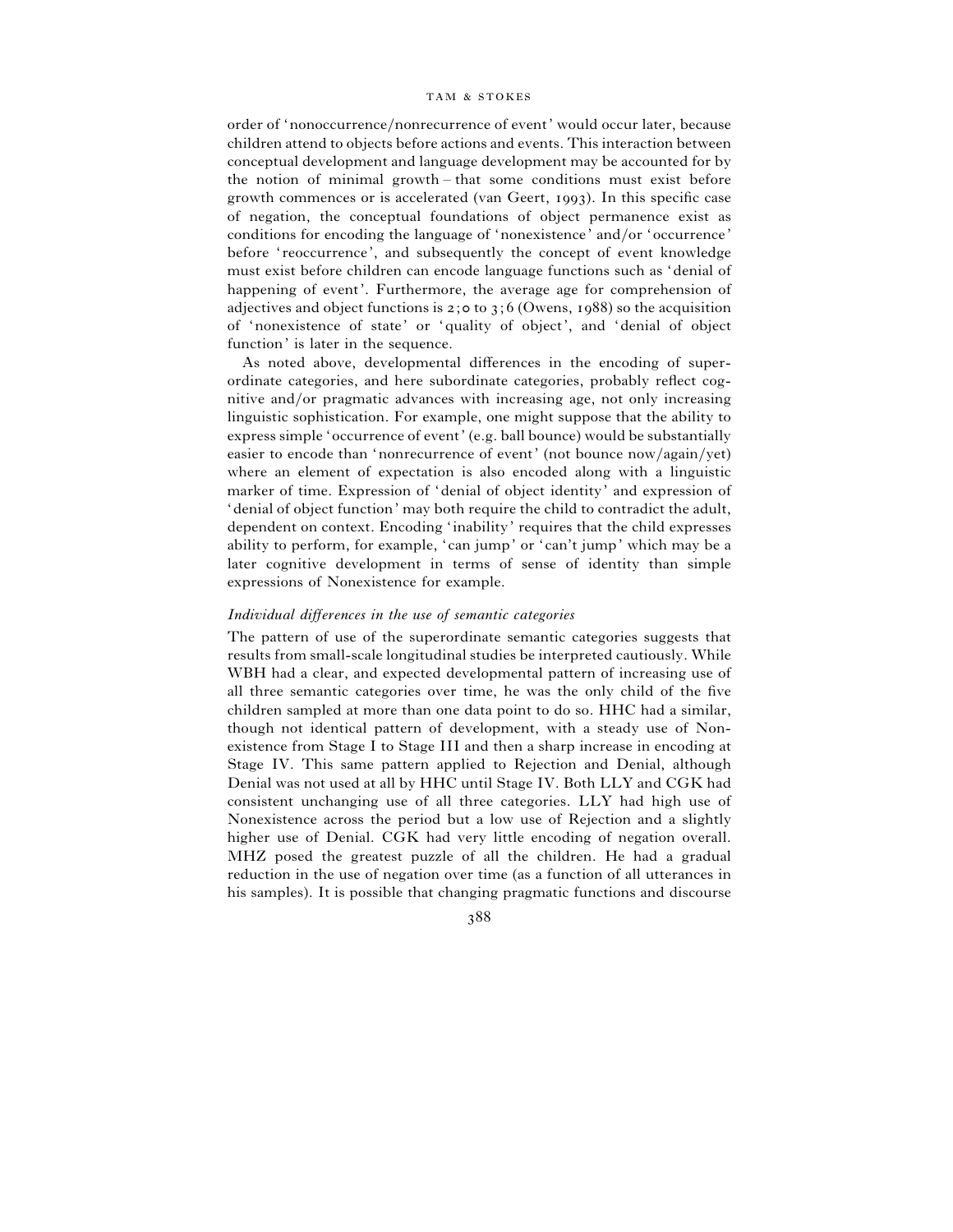requirements resulted in this pattern, although this hypothesis can not be validated without a complete classification of all of his 5295 utterances.

### *Sequence of emergence of markers and their semantic roles*

The sequence of emergence of  $mou_5 = m_4 > mei_6$  in this study concurred with L. Lee's (1992) experimental study of comprehension with 27 children aged between  $2; 6$  and  $4; 6$ . She attributed the developmental order to the development of cognitive ability and linguistic complexity. In this study, there was a relationship between the sequence of emergence of the form and the acquisition order of the semantic category. The earliest acquired semantic categories were Nonexistence and Rejection, both expressed by the markers  $mou_5$  and  $m_4$  for most of the children. For the form  $mei_6$ , the earliest meaning is nonoccurrence of event in most of the children. This suggests a tighter relationship between emergence order of the negative marker  $mei_6$  and semantic categories than that for  $mou_{5}$  and  $m_{4}$ . The late emergence of  $mei_{6}$ may be related to cognitive development. The form  $mei_6$  is unique among all negative markers in that it carries a temporal concept of 'not yet complete'. Thus, children need to not only acquire the negative meaning and learn how to use it, but also need to acquire the temporal concept before they could correctly use the marker in their language. Therefore, the developmental order of  $mei_6$  is later than the other two markers.

## *Inappropriate use of markers*

While children's use of the negative markers was mostly appropriate, there was some inappropriate usage of the negative markers in some of the utterances from the children's language samples. Inappropriate usage could be indicative of a period of transition between well-established and emerging markers. These transitional periods could further explain the developmental order of the negative markers. Most of the errors for  $m<sub>4</sub>$  were where the child used  $mou<sub>5</sub>$  to substitute for  $m<sub>4</sub>$  in the utterance. In the following example, the child wanted to express the semantic meaning of negative volition. Native Cantonese speakers would answer this by a negative word that starts with the negative marker  $m_4$ , e.g.  $m_4 h \circ u_2$  or  $m_4 d a k_1$ .

Example:

The investigator asks the child to remove the clothes from the washing machine after washing them.

|  |          |  | 8. Inv: sai, jyun <sub>4</sub> saam, zau <sub>s</sub> lo <sub>2</sub> di <sub>1</sub> saam, ceot <sub>1</sub> lei <sub>4</sub> |  |                                                                  |
|--|----------|--|--------------------------------------------------------------------------------------------------------------------------------|--|------------------------------------------------------------------|
|  |          |  |                                                                                                                                |  | wash post- clothes then take classifier clothes remove sentence- |
|  | verbal-  |  |                                                                                                                                |  | final-                                                           |
|  | particle |  |                                                                                                                                |  | particle                                                         |
|  |          |  | (you) take the clothes out when the washing is finished                                                                        |  |                                                                  |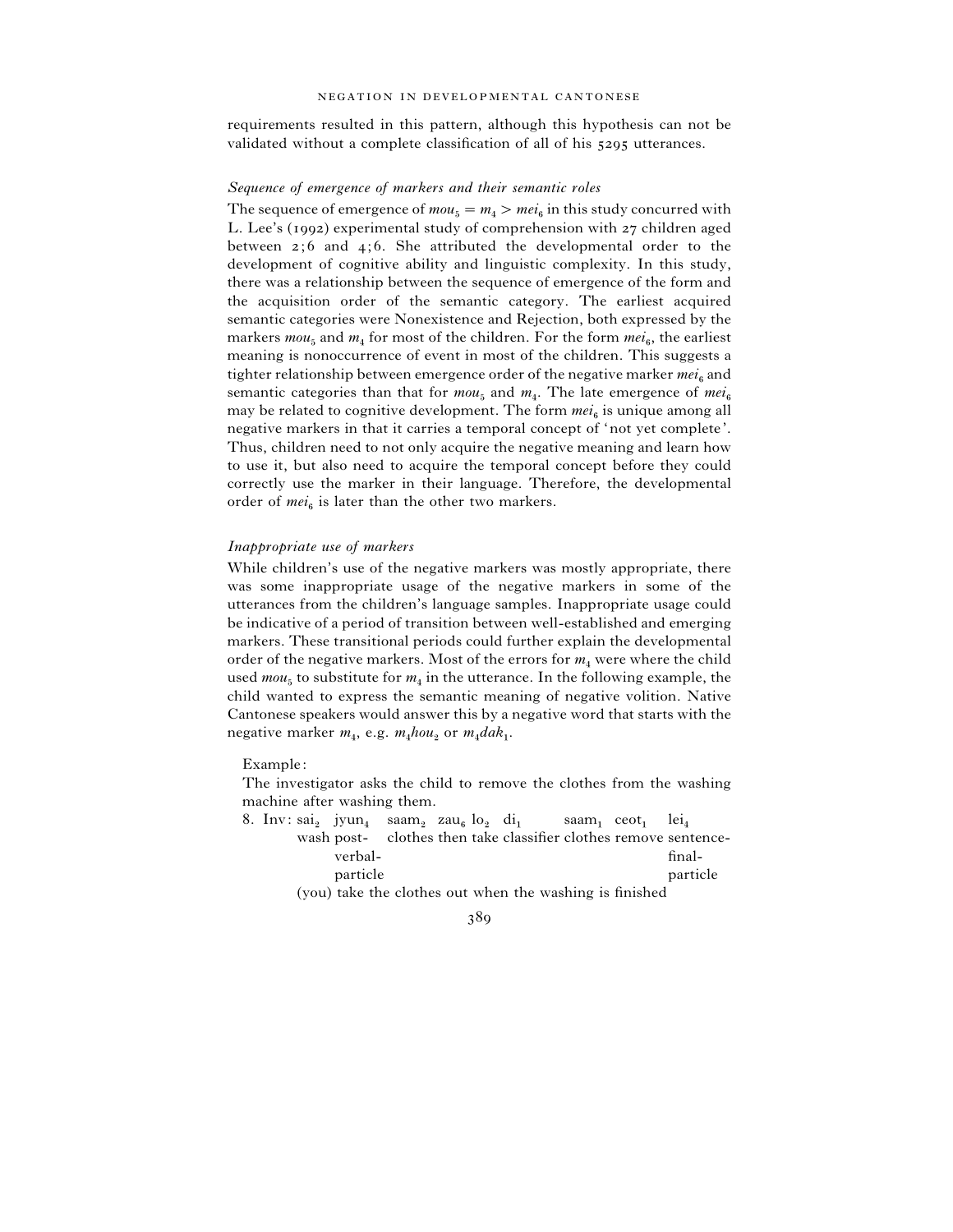```
Chi: mou<sub>5</sub> have not
no
```
However, in the same conversation, the child used  $mou<sub>5</sub>$  for most negative utterances and showed some correct use of  $m<sub>4</sub>$  as well. These types of errors are distinguished from those where the more advanced form does not appear in the child's lexicon. For example, there were examples where a child used  $m_4$  instead of  $mei_6$  in an utterance with no previous use of  $mei_6$  in his language sample. This may be because the negative marker  $mei_6$  was not yet established in the child's lexicon.

An interesting stereotypic use of a negative marker was seen in one child, who frequently produced  $m_4 h a i_6$  in his data. The child used this negative utterance to change the topic (e.g. the investigator asked him some questions but he wanted to talk about another topic) or to seek the attention of the adult. Most Cantonese speakers would not use a negative utterance to serve these two pragmatic functions. This is unusual both developmentally and in adult form. For example when the investigator was talking to the mother the child said:

9. Chi:  $m_4$  hai<sub>6</sub> aa<sub>3</sub> not be sentence final particle don't

This is an example of attention-seeking. This phenomenon was only present in Stage I and early Stage II of the child's data.

Overall, the acquisition trend of semantic categories in this study matched Bloom's (1970, 1991a) findings that Nonexistence preceded Rejection and Denial. A further finding was that two markers,  $mou_5$  and  $m_4$  were used with equal facility at the earliest sampling periods, and  $mei_6$  emerged later.

## *Further investigation*

This study focused on the analysis of verbal lexical negation only, but negation can be expressed by non-verbal expression (e.g. shaking head) and utterances without an overt negative marker, that is via suprasegmental features of an utterance. For example, vowel prolongation and rising tone of the last word of an utterance could signal negative meaning in Cantonese, however it is not yet known how these features operate in adult Cantonese. It may be useful to investigate these two areas to determine the semantics of negation in both adult language and early language development. Besides, negative utterances may serve different pragmatic intents, such as greeting and indirect request. However, the pragmatics of negation in Cantonese have not been studied. Furthermore, as the syntactic form of negation may affect the emergence of negative markers and semantic categories, a syntactic analysis would complement the findings of this study.